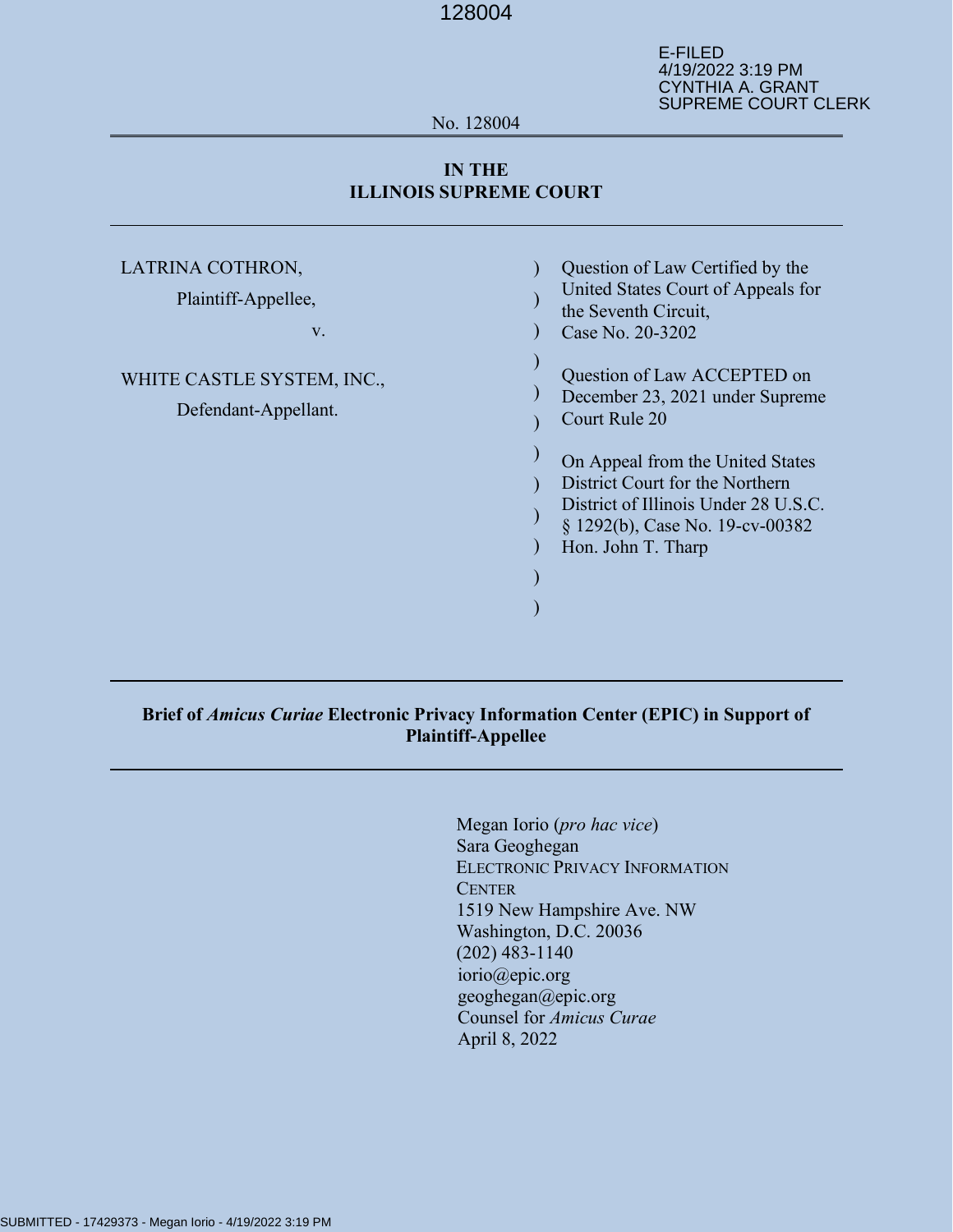# **POINTS AND AUTHORITIES**

| Brief for EPIC as <i>Amicus Curiae</i> Supporting Petitioner/Plaintiff,                                                                        |
|------------------------------------------------------------------------------------------------------------------------------------------------|
| Brief for EPIC as <i>Amicus Curiae</i> Supporting Plaintiff-Appellee &<br>Supporting Certification to the Illinois Supreme Court, Cothron v.   |
| Brief for EPIC as <i>Amicus Curiae</i> Supporting Plaintiffs-Appellees, <i>Patel v.</i>                                                        |
| EPIC et al., Comments to the Office of Science and Technology Policy on<br>Public and Private Sector Uses of Biometric Technologies (Jan. 15,  |
| Rachel Metz, Activists Pushed the IRS to Drop Facial Recognition. They                                                                         |
|                                                                                                                                                |
|                                                                                                                                                |
|                                                                                                                                                |
|                                                                                                                                                |
| I. An individual is "aggrieved" and suffers legal injury under BIPA any<br>time a regulated entity violates an individual's statutory rights 4 |
|                                                                                                                                                |
|                                                                                                                                                |
|                                                                                                                                                |
|                                                                                                                                                |
|                                                                                                                                                |
|                                                                                                                                                |
|                                                                                                                                                |
|                                                                                                                                                |
|                                                                                                                                                |
|                                                                                                                                                |

i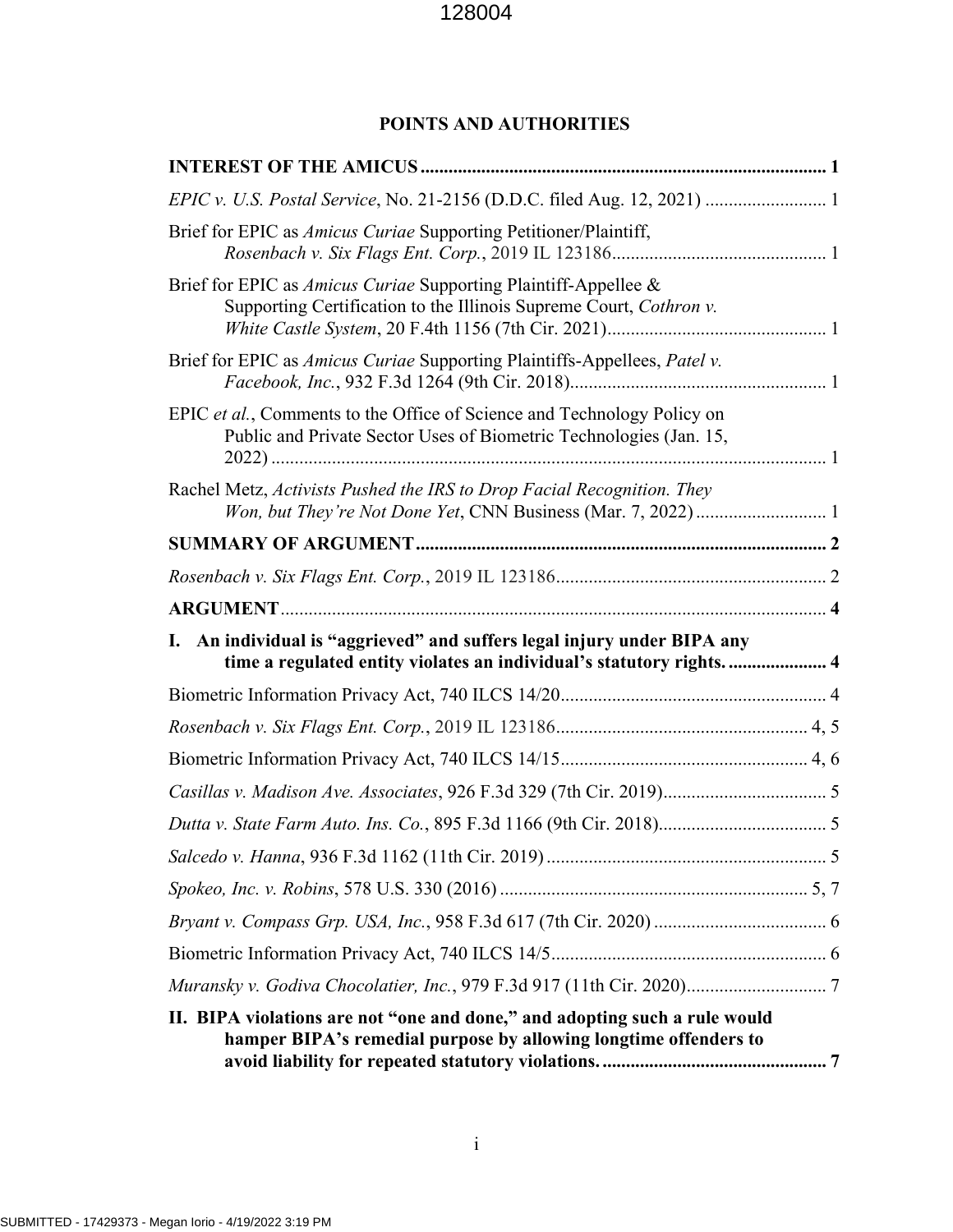| BIPA addresses the risks posed by the collection and use of biometric data by<br>A.<br>granting rights and imposing responsibilities to ensure the data is protected.8 |
|------------------------------------------------------------------------------------------------------------------------------------------------------------------------|
|                                                                                                                                                                        |
|                                                                                                                                                                        |
|                                                                                                                                                                        |
| Dep't of Homeland Sec., Off. of Inspector Gen., Review of CBP's Major<br>Cybersecurity Incident during a 2019 Biometric Pilot (Sep. 21,                                |
|                                                                                                                                                                        |
| Danielle Keats Citron, Reservoirs of Danger: The Evolution of Public and<br>Private Law at the Dawn of the Information Age, 80 So. Cal. L.                             |
| Vidhi Doshi, A Security Breach in India Has Left a Billion People at Risk                                                                                              |
| Ted Dunstone & Neil Yager, Biometric System and Data Analysis:                                                                                                         |
| U.S. Dep't of Health, Education and Welfare, Records, Computers and the<br>Rights of Citizens: Report of the Secretary's Advisory Committee                            |
|                                                                                                                                                                        |
| White Castle's rule would undermine BIPA's remedial purpose and would<br><b>B.</b>                                                                                     |
|                                                                                                                                                                        |
| Drew Harwell, Facial Recognition Firm Clearview AI Tells Investors It's<br>Seeking Massive Expansion Beyond Law Enforcement, Wash. Post                                |
| Kashmir Hill, The Secretive Company That Might End Privacy as We                                                                                                       |
| Dan Hansen, Voiceprint: A Security Game-Changer for Banks and Credit                                                                                                   |
| Joseph Turow, Hear That? It's Your Voice Being Taken for Profit., N.Y.                                                                                                 |
| Saumya Kalia, Apple's Siri Was 'Accidentally' Recording Conversations                                                                                                  |
| Statista, Installed Base of Smart Speakers in the United States from 2018                                                                                              |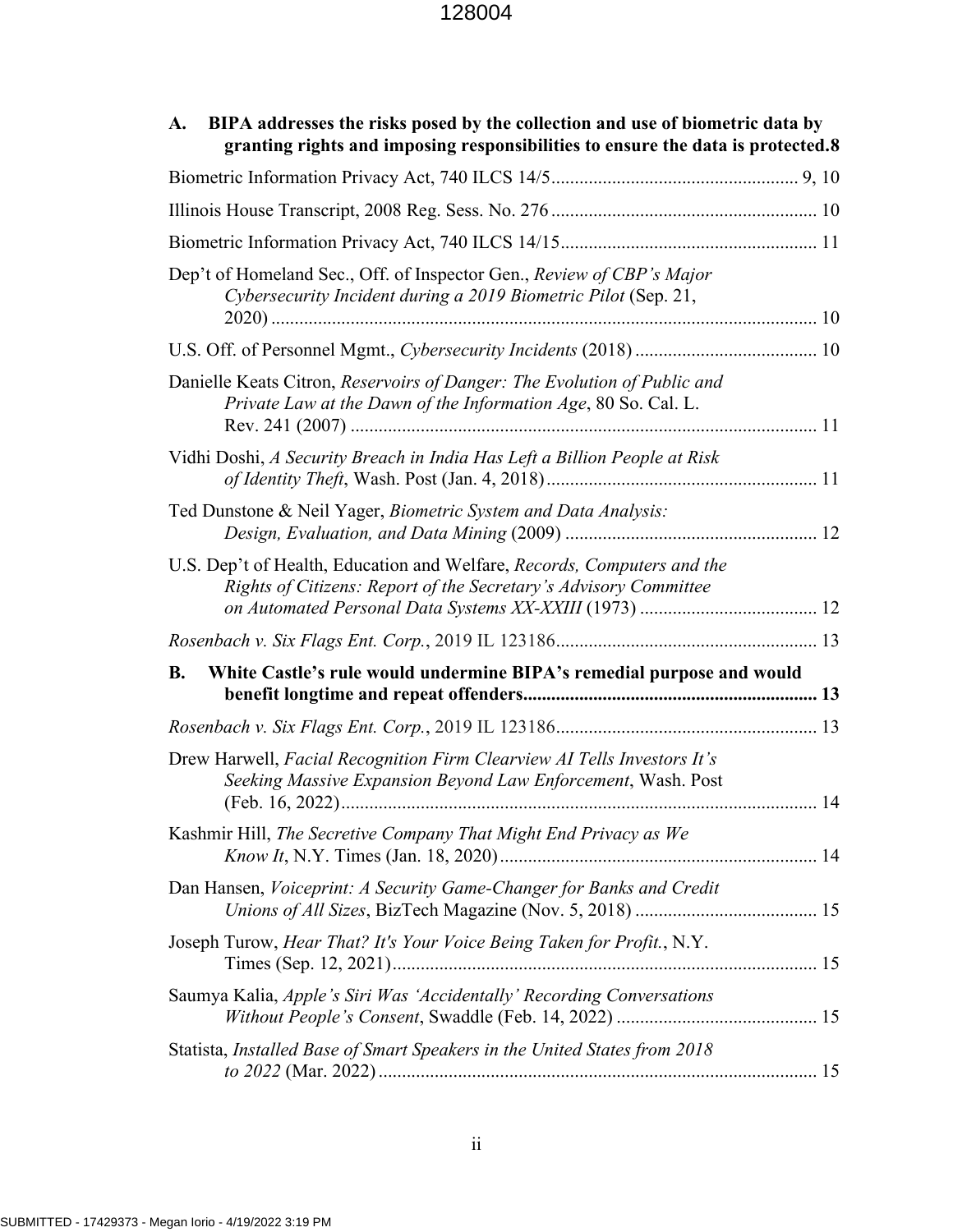| Tim De Chant, After 75,000 Echo Arbitration Demands, Amazon Now           |  |
|---------------------------------------------------------------------------|--|
|                                                                           |  |
| Compl., Reid v. Amazon, No. 21-cv-06010 (N.D. Ill. filed Nov. 9, 2021) 16 |  |
| Compl., Zaluda v. Apple, No. 2019-ch-11771 (Ill. Cir. Ct., filed Oct. 10, |  |
| EPIC et al., Complaint and Request for Investigation, Injunction, and     |  |
|                                                                           |  |
|                                                                           |  |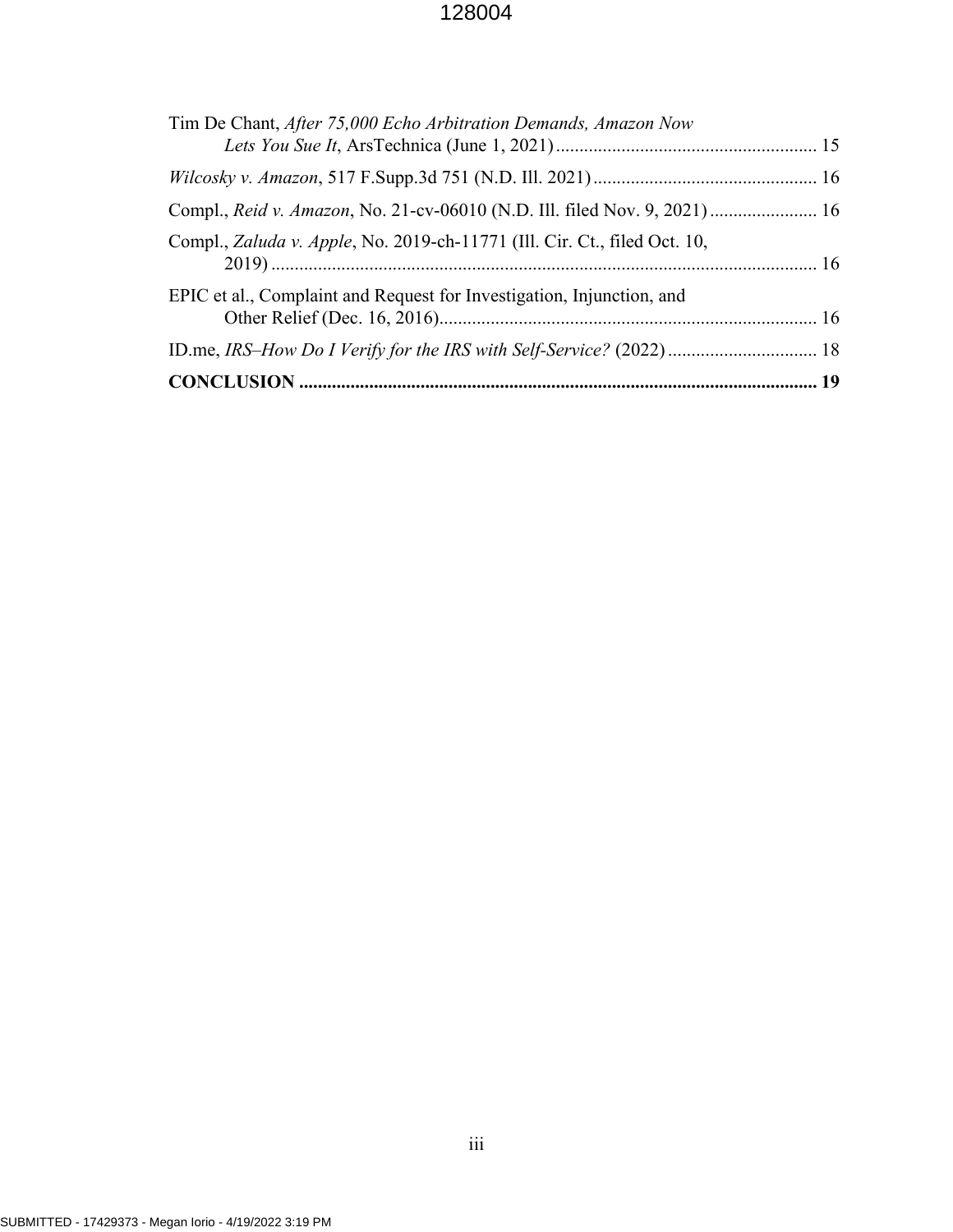#### **INTEREST OF THE AMICUS**

EPIC is a public interest research center in Washington, D.C., that focuses on consumer and civil rights issues involving new technologies. <sup>1</sup> EPIC is particularly concerned about the proliferation of biometric technologies and advocates for strong biometric privacy rights. *See, e.g.*, *EPIC v. U.S. Postal Service*, No. 21-2156 (D.D.C. filed Aug. 12, 2021) (suing to stop the U.S. Postal Service's law enforcement arm from using face recognition and social media monitoring tools); Rachel Metz, *Activists Pushed the IRS to Drop Facial Recognition. They Won, but They're Not Done Yet*, CNN Business (Mar. 7, 2022) (detailing a successful coalition effort to pressure the IRS to stop using face recognition); EPIC *et al.*, Comments to the Office of Science and Technology Policy on Public and Private Sector Uses of Biometric Technologies (Jan. 15, 2022) (stressing the importance of robust, timely, and transparent impact assessments to mitigate privacy and human rights risks of biometric technologies). EPIC participated as *amicus* in this case before the Seventh Circuit and has filed amicus briefs in this Court and other courts concerning injury under the Illinois Biometric Information Privacy Act ("BIPA"). *See* Brief for EPIC as *Amicus Curiae* Supporting Plaintiff-Appellee & Supporting Certification to the Illinois Supreme Court, *Cothron v. White Castle System*, 20 F.4th 1156 (7th Cir. 2021); Brief for EPIC as *Amicus Curiae* Supporting Petitioner/Plaintiff, *Rosenbach v. Six Flags Ent. Corp.*, 2019 IL 123186; Brief for EPIC as *Amicus Curiae* Supporting Plaintiffs-Appellees, *Patel v. Facebook, Inc.*, 932 F.3d 1264 (9th Cir. 2018).

<sup>&</sup>lt;sup>1</sup> EPIC law fellow Thomas McBrien and former EPIC law fellow Melodi Dincer contributed to this brief.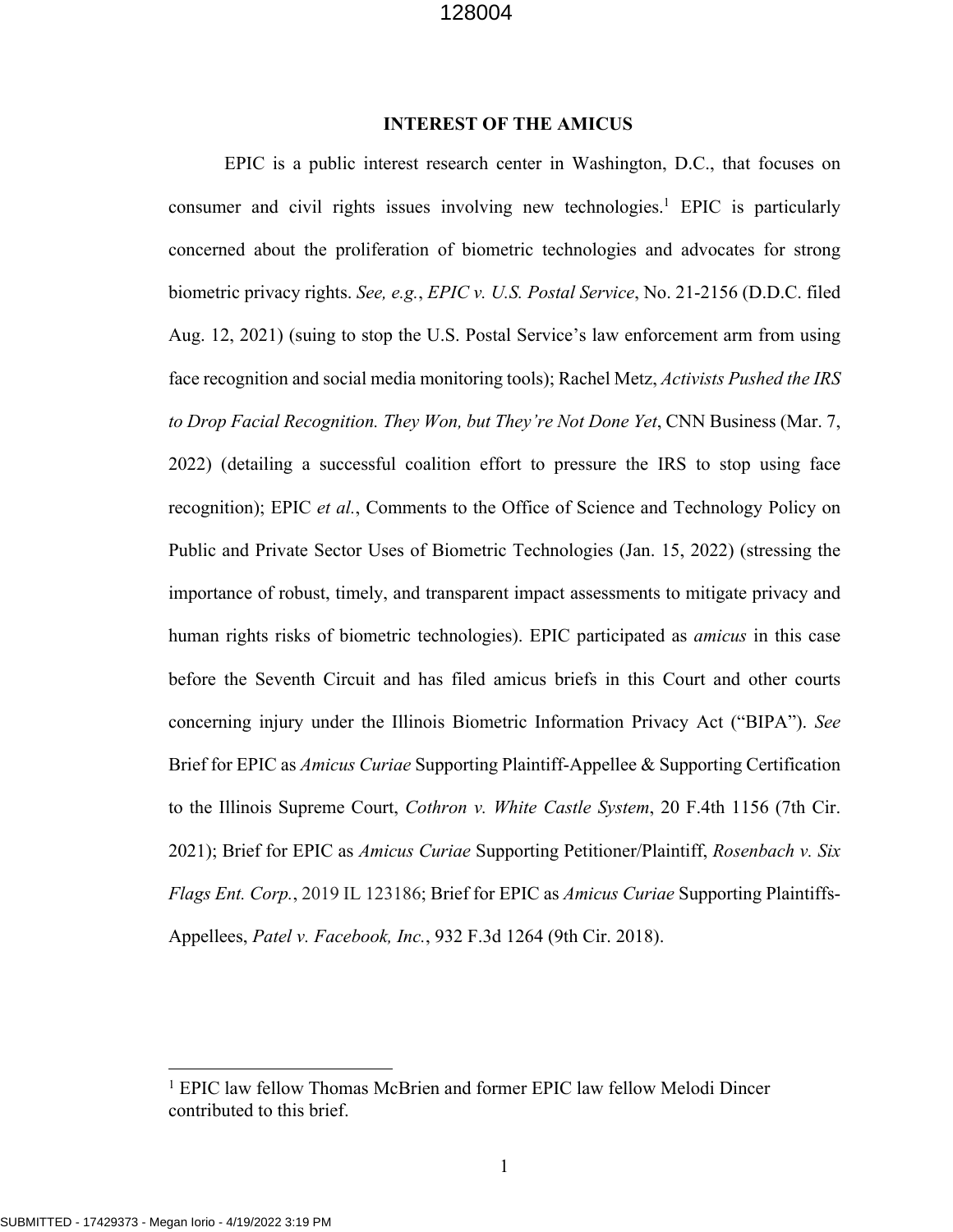#### **SUMMARY OF ARGUMENT**

The Illinois Biometric Information Privacy Act ("BIPA") created unique and powerful biometric privacy rights for millions of Illinois residents. These privacy rights are directly enforceable under BIPA's private right of action, which empowers "aggrieved" individuals to bring suits to ensure that companies are held accountable when the individuals' rights are violated. In *Rosenbach v. Six Flags Entertainment Corp.*, this Court established a simple rule to determine when an individual is "aggrieved": Whenever a regulated entity violates an individual's BIPA rights as defined by the terms of the statute, the individual is "aggrieved" and can vindicate their rights in court. 2019 IL 123186. It follows that an individual is aggrieved, and a claim accrues, each time a company violates an individual's BIPA rights.

But White Castle now asks this Court to overrule its recent holding and adopt instead a "loss of control" standard. The standard proposed by White Castle has no basis in the statutory text or in this Court's analysis in *Rosenbach*. Instead, White Castle attempts to import arguments about Article III standing into the BIPA statutory injury analysis. The constitutional Article III "injury-in-fact" test has nothing to do with the statutory "aggrieved" standard under BIPA. Under *Rosenbach*, each collection or disclosure of an employee's biometric data without consent is actionable under BIPA.

White Castle is also mistaken about the underlying purpose of BIPA. The law does not protect against a facile "loss of control" of biometric data that only occurs the first time a biometric is collected or disclosed. BIPA gives individuals the right to control their biometric data by giving them the right to know who is collecting or disclosing that data and allowing the individuals an opportunity to say, "No, you cannot collect or disclose my biometric data." That control interest does not go away the first time a company collects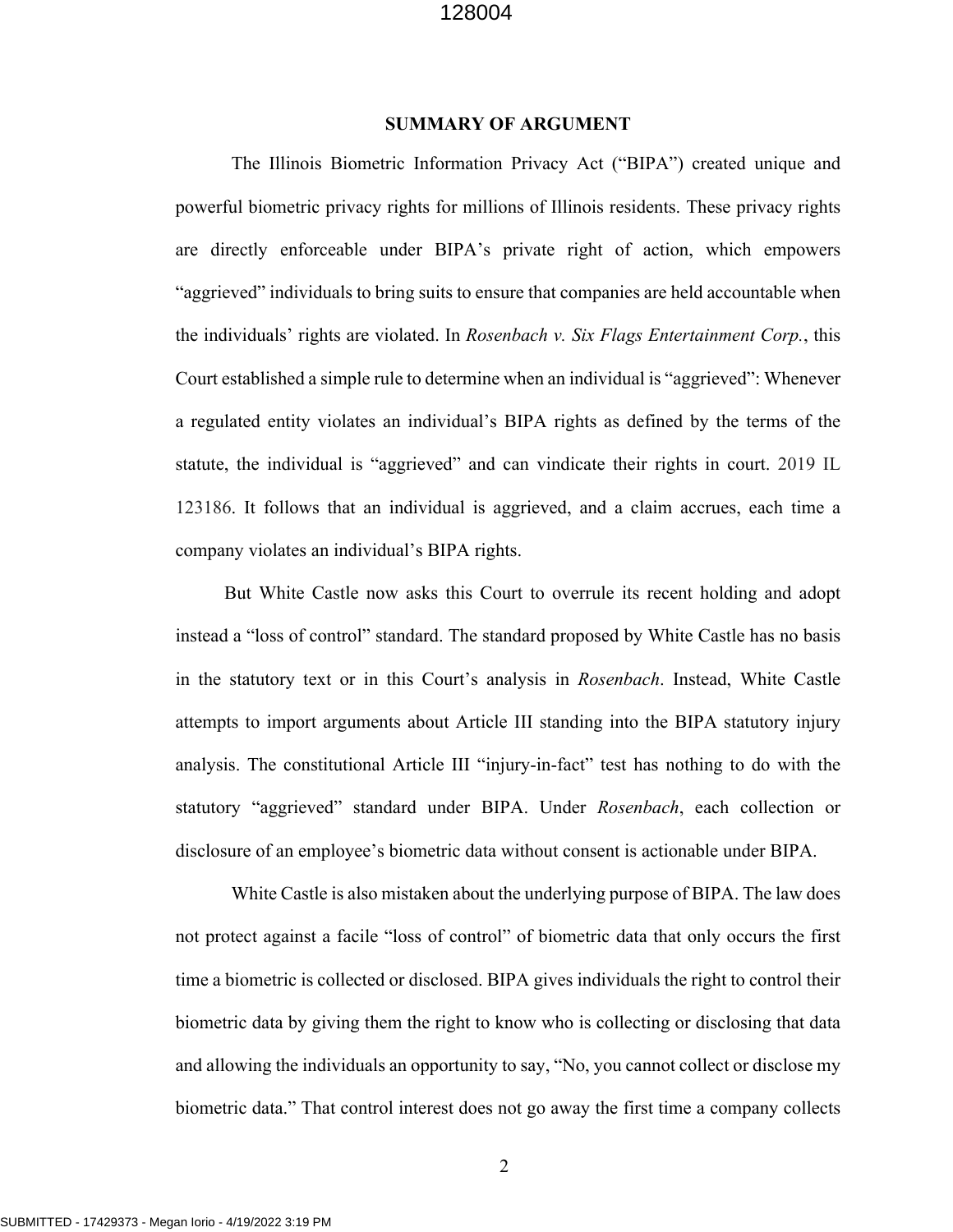or discloses an individual's biometric data without consent—in fact, it becomes more urgent that the company informs the individual that their biometric is being collected and disclosed and gives them the opportunity to say "no."

BIPA also protects against the risk that an individual's biometric data will be compromised. The risk of compromise does not go away when a company fails to obtain consent the first time it collects or discloses biometric data. Requiring companies to adopt responsible data practices and to seek individuals' consent for those practices is integral to minimizing the risk of compromise no matter whether it is the first or hundredth time a biometric has been collected or disclosed.

White Castle's rule would also undermine BIPA's remedial purposes. A rule that makes it impossible to recover for repeated violations would remove the key incentive for companies who previously violated BIPA to come into compliance, adopt responsible biometric data practices, and seek informed consent. Such a rule would increase the risk that individuals' biometric data could be breached or misused. The rule would also unfairly absolve long-time offenders while imposing liability on companies that have a one-time lapse in compliance. The rule could particularly harm the right to control one's faceprint or voiceprint because these biometrics can be collected more clandestinely than fingerprints, making it easier for companies to hide their initial collection and disclosure until the statute of limitations has lapsed. Neither BIPA's text nor *Rosenbach* support such a radical evisceration of the statute's unique privacy protections.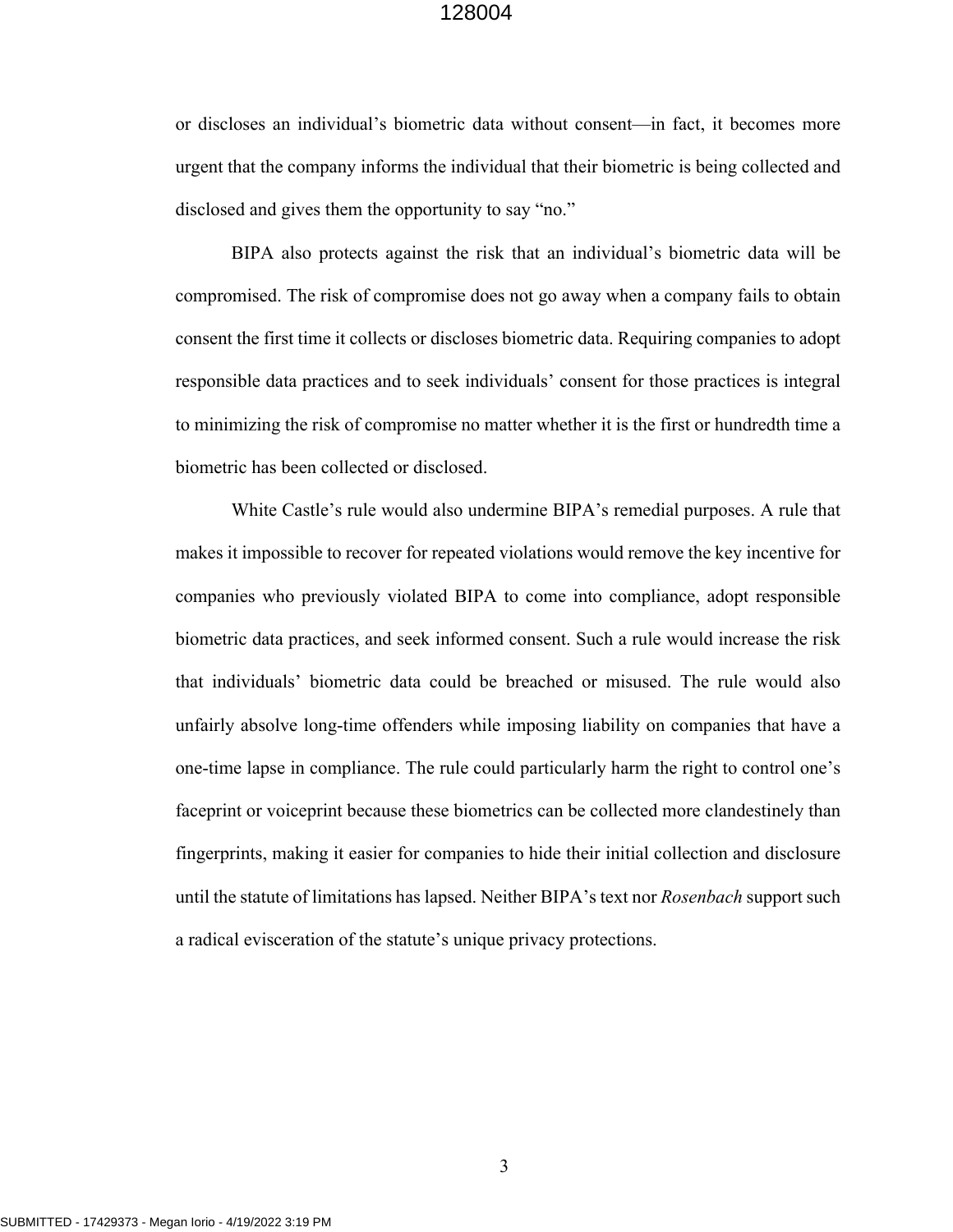#### **ARGUMENT**

### **I. An individual is "aggrieved" and suffers legal injury under BIPA any time a regulated entity violates an individual's statutory rights.**

The Illinois Biometric Information Privacy Act ("BIPA") imposes clear responsibilities on any private entity that collects or possesses biometric identifiers. This includes strict limitations on collection and disclosure of that data. In particular, the law prohibits collection of biometric information absent (1) disclosure in writing notifying the data subject of the collection, (2) disclosure in writing detailing both the "specific purpose" and "length of term" for which the data will be "collected, stored, and used," and (3) obtaining a "written release" from the data subject. Biometric Information Privacy Act, 740 ILCS 14/15 ("BIPA").

BIPA codifies a robust right to privacy in biometric data. The duties that BIPA imposes on regulated entities to ensure that they collect, retain, disclose, and destroy biometric data responsibly "define the contours of [the] statutory right" to biometric privacy. *Rosenbach*, 2019 IL 123186, ¶ 36. The law also provides individuals a right of action when companies fail to comply with any of these requirements. Under BIPA, "[a]ny person aggrieved by a violation of this Act" can bring suit against a noncompliant company. 740 ILCS 14/20. This private right of action is the primary enforcement mechanism for BIPA's privacy-protecting requirements. *Rosenbach*, 2019 IL 123186, ¶ 37.

In *Rosenbach v. Six Flags*, this Court established a simple rule for determining when an individual is "aggrieved" under BIPA: An individual suffers a legal injury and can sue any time their BIPA rights are violated by a regulated entity. *Rosenbach*, 2019 IL 123186, ¶ 33. Specifically, whenever a company fails to comply with BIPA's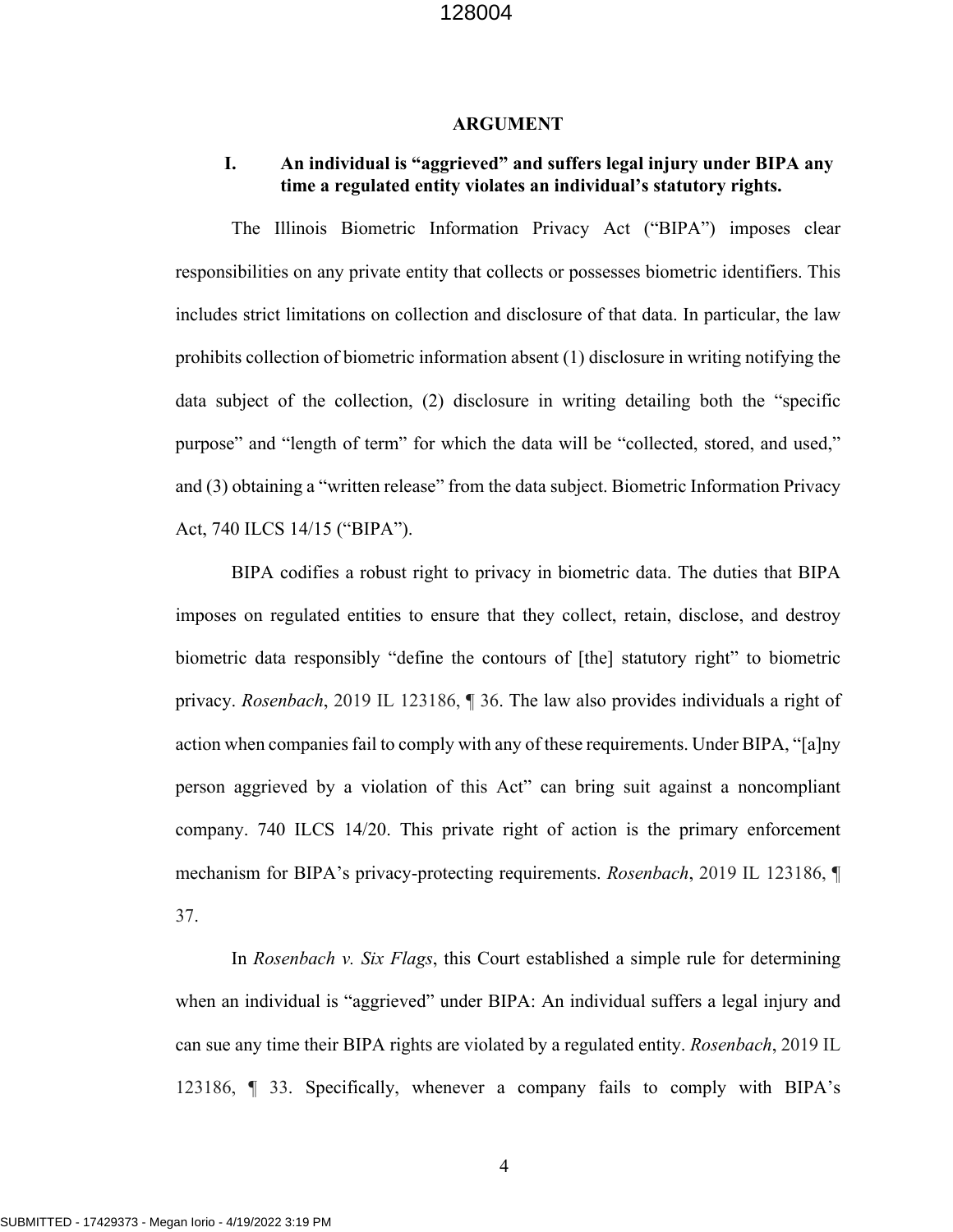requirements, "that violation constitutes an invasion, impairment, or denial of [an individual's] statutory rights." *Id.* The person is "entitled to seek recovery" through BIPA's private right of action for each violation because "[t]he violation, in itself, is sufficient to support the individual's . . . statutory cause of action." *Id.* Claimants do not need to plead or prove any additional harm beyond a BIPA violation to vindicate their rights. *Id.*

White Castle disregards *Rosenbach*'s simple rule and instead asks this Court to look beyond BIPA's statutory text to the purpose underlying the statute. White Castle asks this Court to consider not whether the plain text of the statute has been violated but whether an individual has "lost control" of their biometric data. White Castle argues that an individual whose biometric data has been collected without consent cannot, as a matter of law, be "aggrieved" by subsequent violations of their biometric privacy rights because they "lost control" of their biometrics upon the first nonconsensual collection. That standard would fundamentally rewrite the law, and the Court should reject it.

In essence, what White Castle seeks to do is to replace this Court's simple standard for BIPA statutory injury under *Rosenbach* with a complicated analysis more akin to an Article III standing inquiry under *Spokeo, Inc. v. Robins*, 578 U.S. 330 (2016). Some courts, when applying the *Spokeo* analysis, have analyzed legislative intent to determine the scope of actionable rights under Article III. *Id.* at 340; *see, e.g.*, *Salcedo v. Hanna*, 936 F.3d 1162, 1169 (11th Cir. 2019) (acknowledging that the statute was violated but an analysis of the statutory purposes was necessary to determine Article III injury); *Dutta v. State Farm Auto. Ins. Co.*, 895 F.3d 1166, 1174–75 (9th Cir. 2018) (relying on legislative intent to limit injury under the statute); *Casillas v. Madison Ave. Associates*, 926 F.3d 329,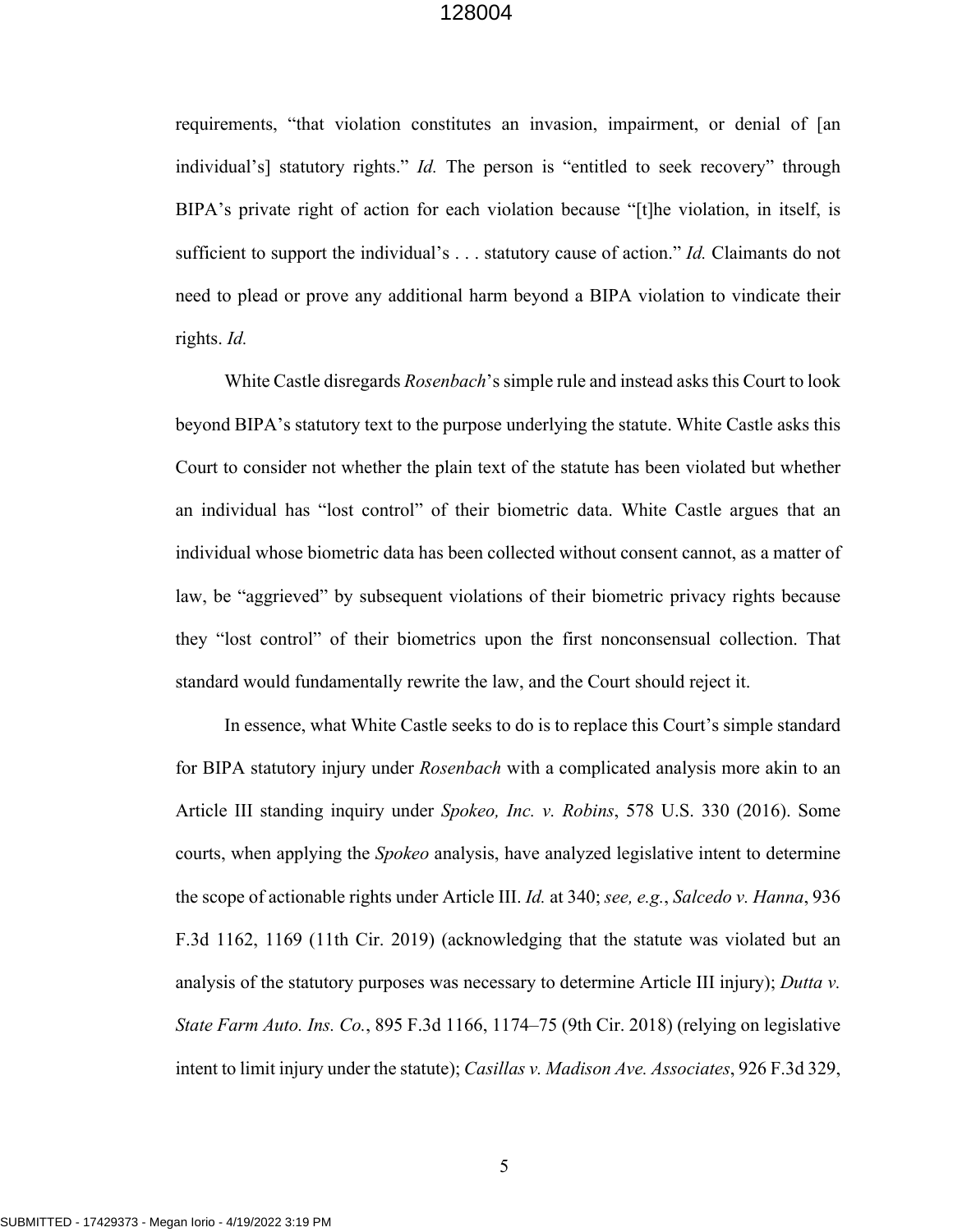335–36 (7th Cir. 2019) (same). White Castle presents a similar analysis here when it argues that the General Assembly's concern for control—and not the statutory text should be considered the touchstone for evaluating BIPA injuries. But federal courts applying Article III standing requirements and state courts applying statutory injury standards "define 'injury in fact' differently." *Bryant v. Compass Grp. USA, Inc.*, 958 F.3d 617, 623 (7th Cir. 2020), *as amended on denial of reh'g and reh'g en banc* (June 30, 2020). And this Court was clear in *Rosenbach* that an individual is aggrieved and suffers a legal injury whenever a regulated company fails to comply with BIPA's requirements. *Rosenbach*, 2019 IL 123186, ¶ 33.

White Castle's argument has no support in the statutory text. The term "control" does not appear a single time in the BIPA, including in the legislative findings and intent section. 740 ILCS 14/5. Control thus has no bearing on whether an individual is "aggrieved" under BIPA. The requirements for consent also clearly anticipate that some entities would repeatedly collect the same type of biometric data and require that the time and purpose provisions of an individual's consent cover each collection. 740 ILCS 14/15 (the regulated entity must "inform the subject . . . of the specific purpose and length of term for which a biometric identifier or biometric information is *being collected*, stored, or used") (emphasis added). Accordingly, each allegation that White Castle collected its employees' biometric data without consent within the statute of limitations is actionable under *Rosenbach*.

The Court should also reject White Castle's argument that common law analogies should govern the scope of redressable injuries under BIPA. Some federal courts applying the Article III *Spokeo* test have reached back to analyze whether certain privacy rights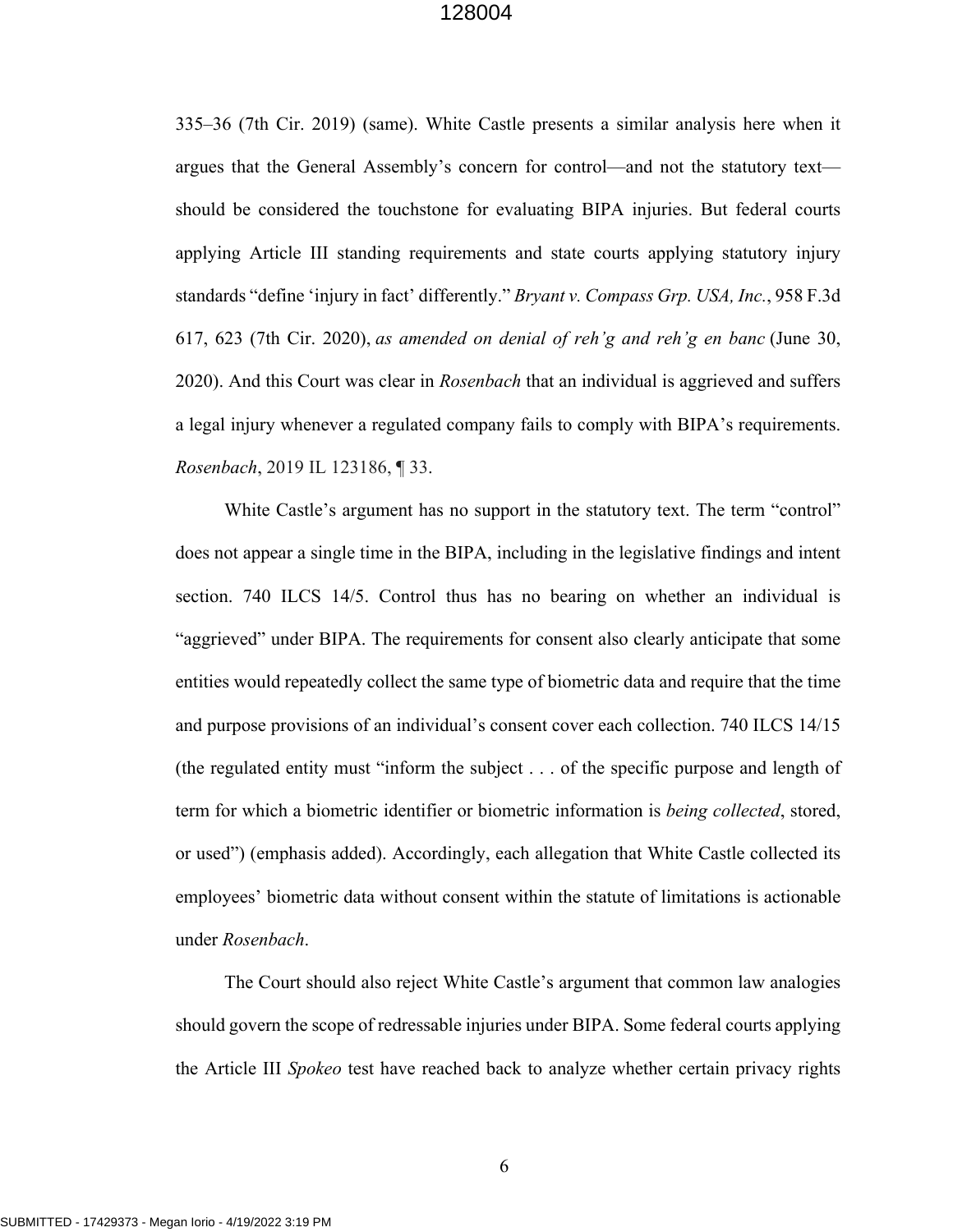track common law privacy torts in order to determine whether violations of those rights are sufficiently "concrete" to confer standing. 578 U.S. at 330. These common law comparisons have caused significant confusion among courts about the enforceability of federal privacy laws, often leading to litigants "hammering square causes of action into round torts." *Muransky v. Godiva Chocolatier, Inc.*, 979 F.3d 917, 931 (11th Cir. 2020) (*en banc*). There is no need for the Court to look to common law in this case, where the statutory standard under state law is already well established.

Establishing a BIPA injury is straightforward and does not require plaintiffs to fit square modern privacy harms into round common law torts. Common law privacy violations are simply not relevant or necessary to determine legal injury under BIPA because they do not involve statutory rights defined by the Illinois General Assembly to protect against harms unique to biometric data. Legal injury under BIPA is a question of statutory interpretation, not a vague question of legislative purpose or an analogy to common law privacy harms. There is no need to reconstruct purposes or draw tortured analogies to privacy torts to establish a statutory injury, because this Court has already declared an entirely different, straightforward benchmark: whether or not the individual's statutory right was violated. Any collection or disclosure made without consent is a violation of the statute that results in legal injury.

### **II. BIPA violations are not "one and done," and adopting such a rule would hamper BIPA's remedial purpose by allowing longtime offenders to avoid liability for repeated statutory violations.**

This Court need not consider the purposes underlying BIPA to determine when claims accrue. But even if the legislative purposes were relevant, White Castle's proposed "loss of control" purpose is too facile. The right to control one's biometric information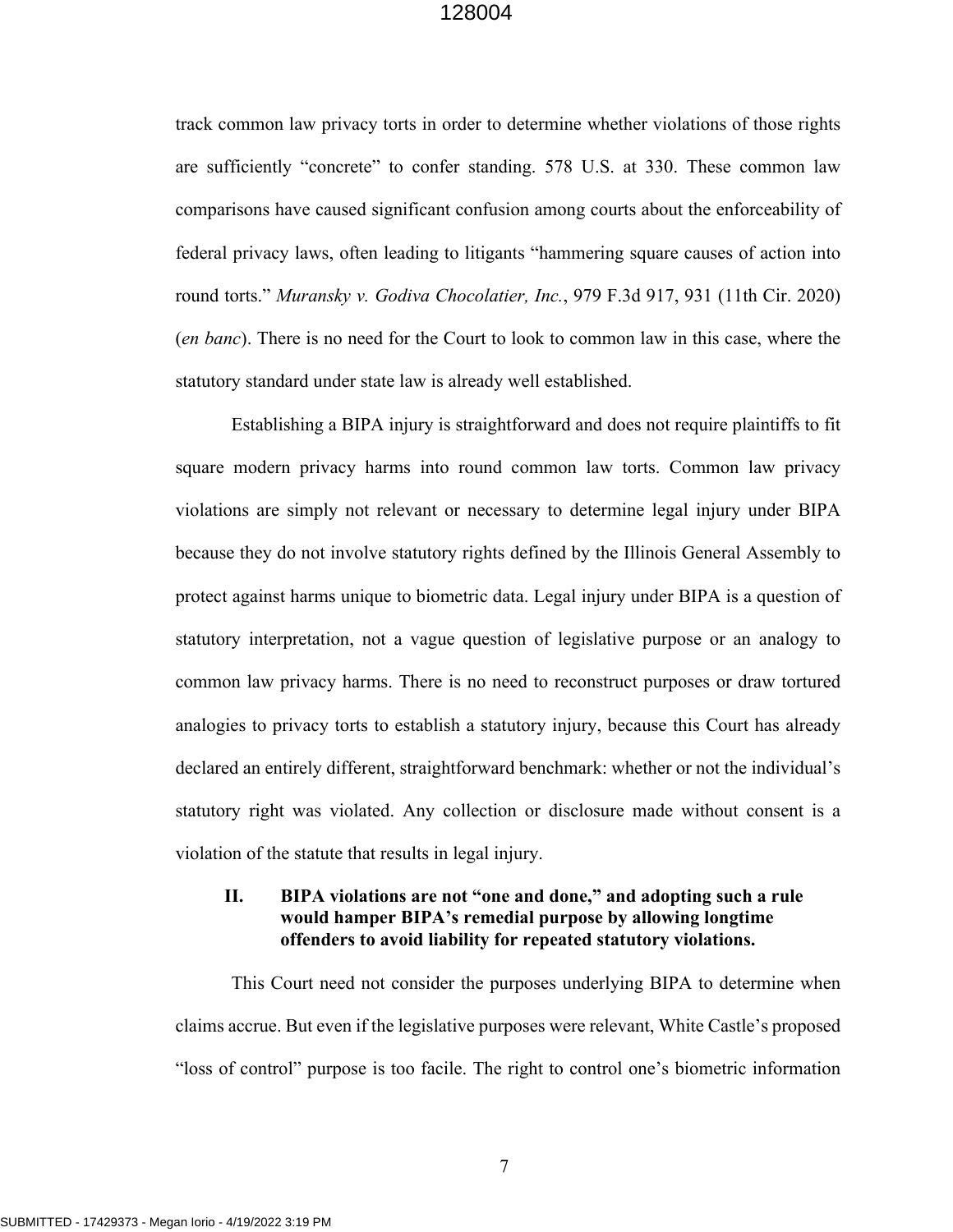under BIPA requires, at minimum, that a person know who is collecting and disclosing their data and to have a meaningful opportunity to tell the company, "No, you cannot collect or disclose my biometric information." That right is invaded every single time a company collects or discloses a biometric without notice or consent. As long as a person has not received notice of or given consent to the collection or disclosure, the person has not been given the opportunity to control their biometric information. Yet, under White Castle's theory, if a company fails to give notice and seek consent the very first time they collect or disclose a biometric and survives the statute of limitations, they never have to notify the individual that they are collecting their biometric information or to allow the person to say "no." That would allow companies to continuously invade a person's right to control their biometric data in perpetuity without consequence.

BIPA also protects against the risk that biometric data will be compromised. Biometrics are compromised when they are obtained by a third party or used for an unintended purpose. The risk that an individual's biometrics will be compromised does not disappear after the first time they are collected or disclosed without consent—as long as a regulated entity is collecting, storing, using, and disclosing biometric data without adopting the data practices required by BIPA's plain text and obtaining informed consent for those practices, there is an increased risk that the data will be obtained by a third party or used for other purposes.

White Castle's rule on accrual would in fact undermine BIPA's purposes. Their rule would allow longtime and systematic BIPA violators to avoid liability if their first offense occurred outside the statute of limitations. Under White Castle's atextual interpretation of legal injury, the only actionable BIPA claims would be against entities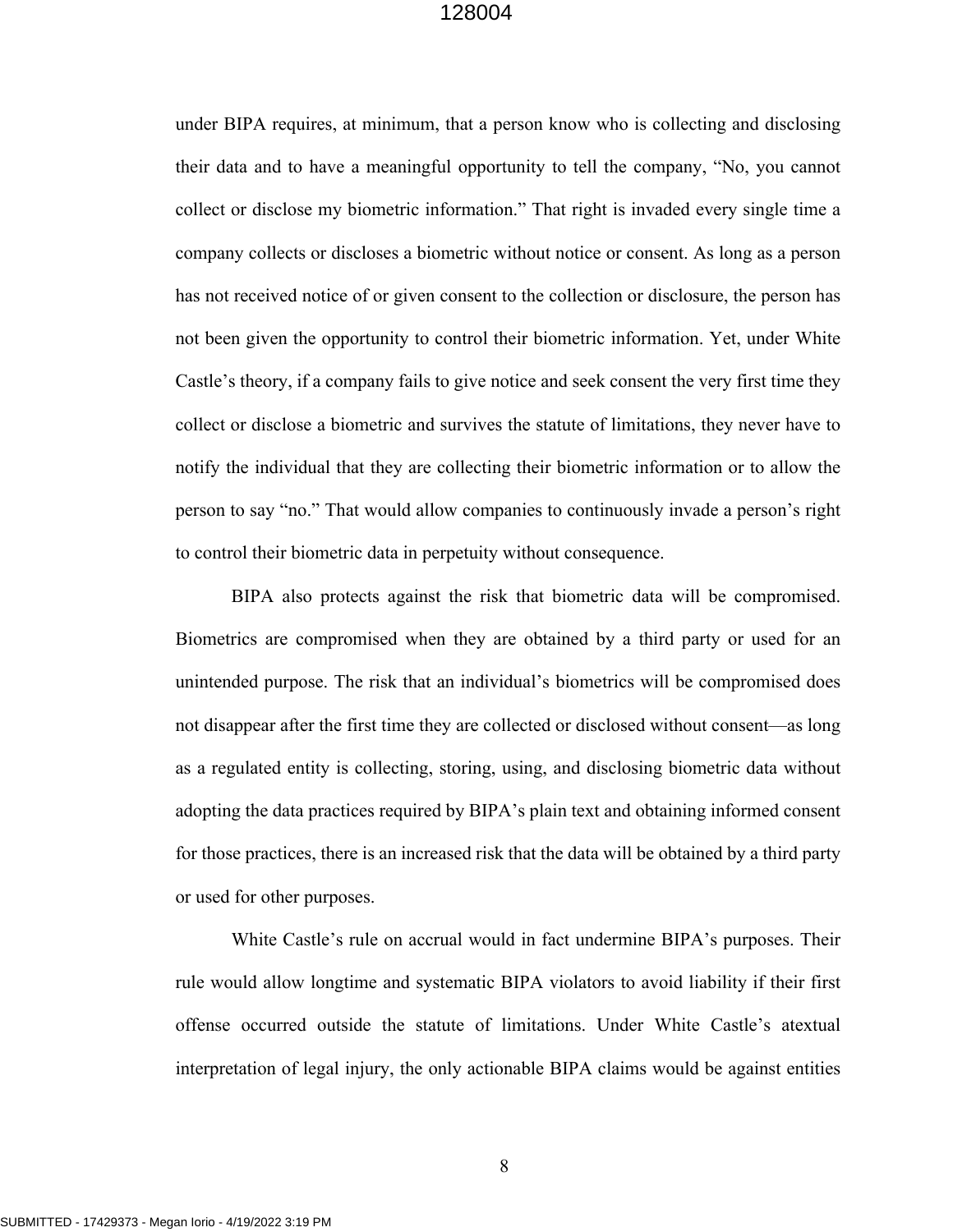that recently began collecting biometric data or, perversely, those who have been compliant but who had a one-time lapse in compliance within the statute of limitations. White Castle's rule produces unfair results that flip BIPA's remedial purpose on its head, eviscerating any incentive to comply for those who have been noncompliant for long enough. This is especially true in contexts where biometrics can be collected and disclosed clandestinely for years, such as many cases involving facial or voice recognition.

#### **A. BIPA addresses the risks posed by the collection and use of biometric data by granting rights and imposing responsibilities to ensure the data is protected.**

BIPA protects against the risk that biometric data will be compromised by requiring companies that collect biometrics to adopt responsible data policies, to inform individuals of these policies, and to obtain individuals' consent before collecting or disclosing their biometric data. BIPA's rules minimize the risk that biometrics will be stolen or misused by incentivizing adoption of responsible data practices for collection, use, storage, and disclosure of biometric data. BIPA's rules also engender trust between individuals and companies by setting concrete expectations for the information's retention and use and demystifying an otherwise opaque practice.

The Illinois General Assembly specifically indicated in the statutory findings that they intended for BIPA to address the risks of compromise inherent in the collection of biometrics. The legislature recognized that "biometrics are unlike other unique identifiers" because they are "biologically unique" and "once compromised, the individual has no recourse, is at heightened risk for identity theft, and is likely to withdraw from biometricfacilitated transactions." 740 ILCS 14/5(c). Because the risks posed by collection of biometrics made the public "weary" of participating in biometric-facilitated transactions,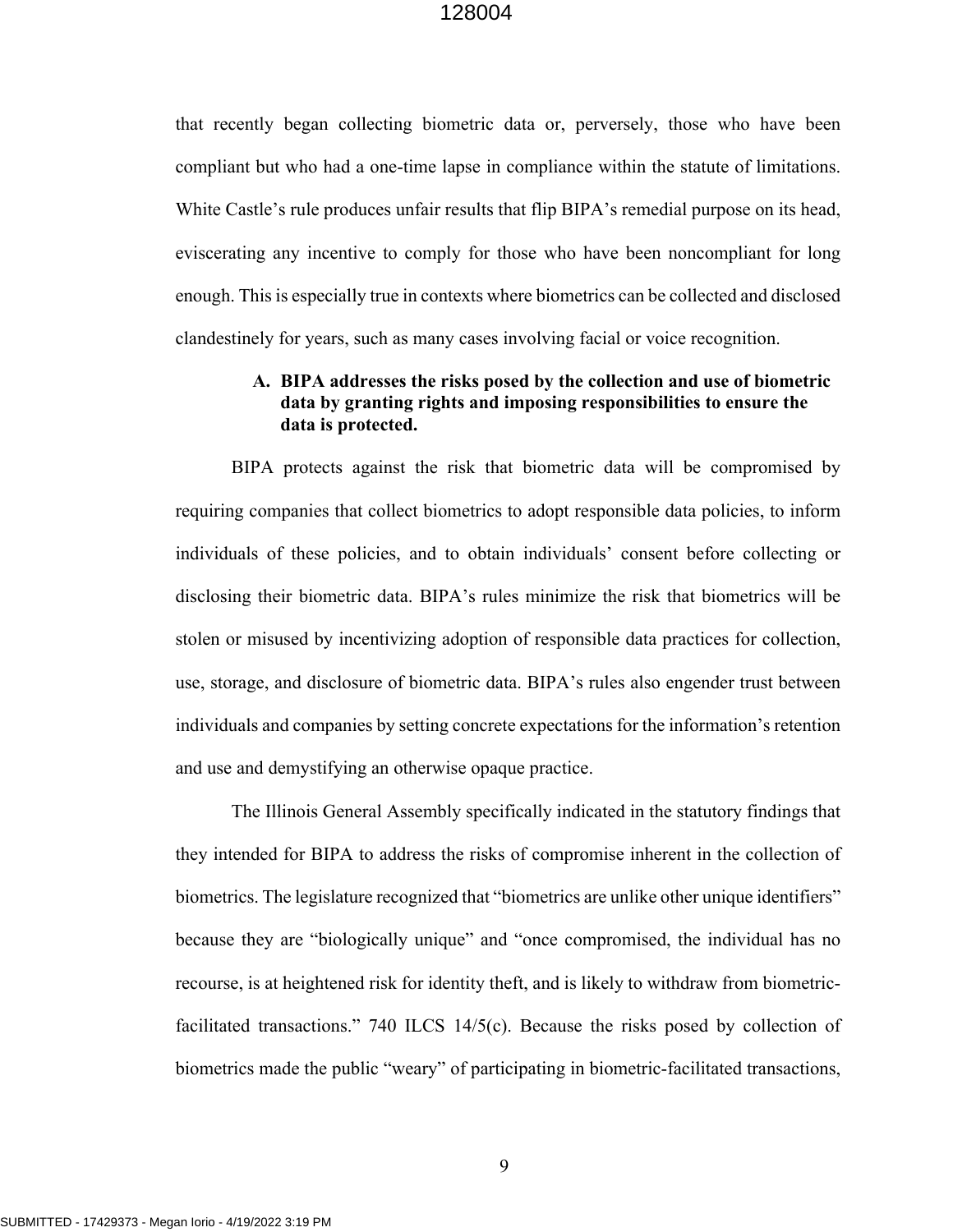740 ILCS 14/5(d), the legislature determined that it must "regulat[e] the collection, use, safeguarding, handling, storage, retention, and destruction" of biometric data. 740 ILCS  $14/5(g)$ .

Biometrics are not necessarily "compromised" when they are collected without BIPA's required consents; rather, the collecting of biometric information (and the storage and disclosure of that data) increases the risk that a third party will obtain the identifier and use it to the individual's detriment. Anxiety over who might obtain biometric data from companies that individuals directly interact with was one of the motivations behind BIPA's enactment. BIPA was passed after a controversy spurred by the bankruptcy of a fingerprint scanning company, Pay By Touch. *See* Illinois House Transcript, 2008 Reg. Sess. No. 276 (statement of Illinois state Rep. Kathy Ryg). In her floor statement on the bill, BIPA's sponsor specifically referenced the questions raised by the Pay By Touch bankruptcy, noting that residents were "wondering what will become of their biometric and financial data," *i.e.*, whether the data would be sold like the company's other assets, who would obtain it, and what they would do with it. *Id.*

Biometrics are also an attractive target for hackers, who might sell the data to identity thieves or use the data to steal identities themselves. In 2015, a data breach at the United States Office of Personnel Management ("OPM") resulted in the theft of 5.6 million digitized fingerprints. U.S. Off. of Personnel Mgmt., *Cybersecurity Incidents*  (2018). <sup>2</sup> In 2019, Customs and Border Control ("CBP") also suffered a data breach of 184,000 images from CBP's facial recognition pilot program, some of which, CBP found, were posted to the dark web. Dep't of Homeland Sec., Off. of Inspector Gen., *Review of* 

<sup>2</sup> https://www.opm.gov/cybersecurity/cybersecurity-incidents.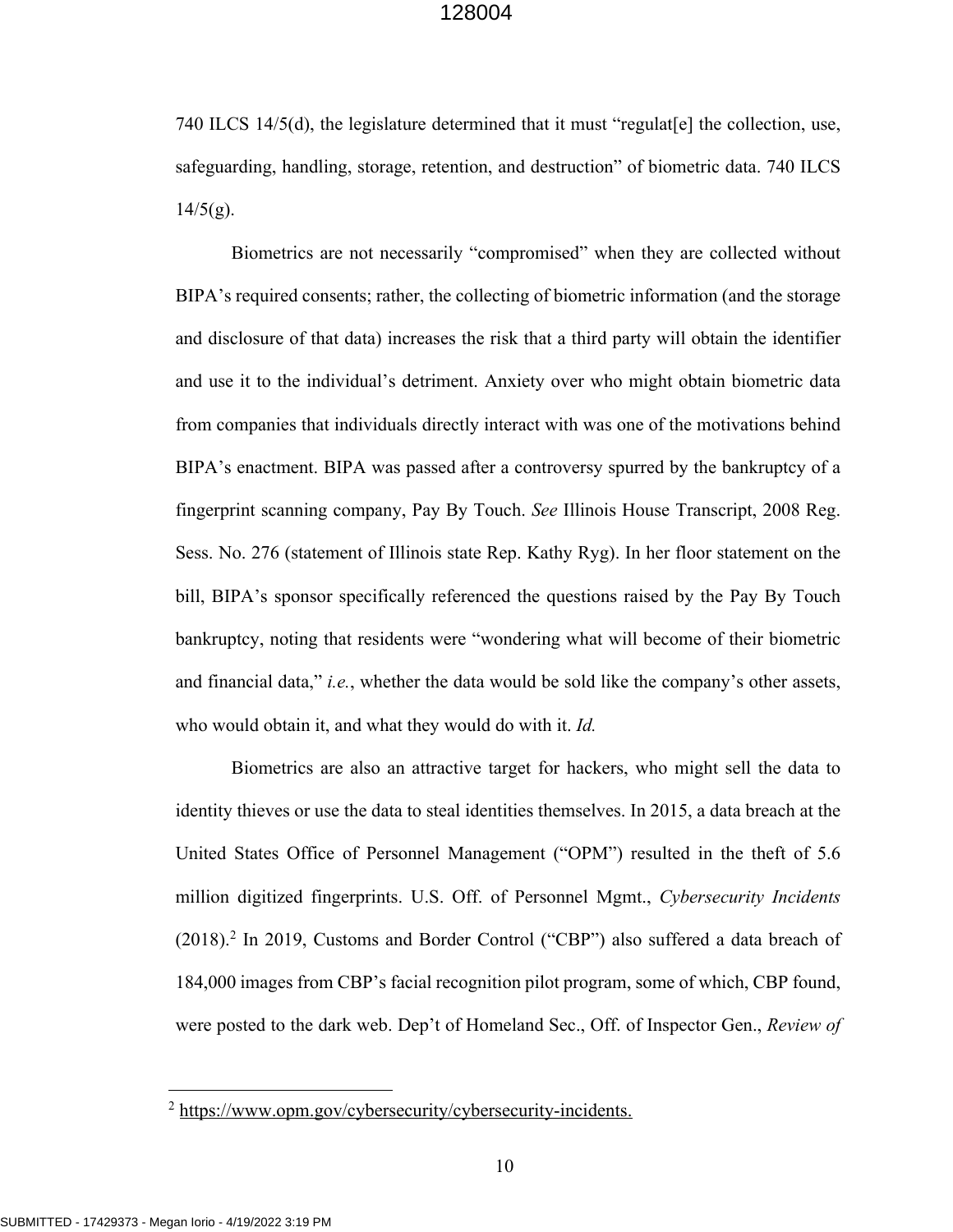*CBP's Major Cybersecurity Incident during a 2019 Biometric Pilot* (Sep. 21, 2020). Hackers have also targeted Aadhaar, the largest biometric database in the world. Vidhi Doshi, *A Security Breach in India Has Left a Billion People at Risk of Identity Theft*, Wash. Post (Jan. 4, 2018).<sup>3</sup>

BIPA requires companies that collect biometric data to adopt responsible data practices that decrease the risk that the biometrics they collect will be compromised by data breach or misuse. BIPA's consent requirement for collection of biometrics requires companies to limit the types of biometric data they collect, the purposes they use the biometrics for, and the length of time they will collect, store, and use the data. 740 ILCS 14/15(b). BIPA's requirement to establish a retention schedule and plans for permanently destroying the identifiers after a certain period of time ensures that a company does not retain an individual's biometrics indefinitely. 740 ILCS 14/15(a). The requirement to obtain consent for disclosures and redisclosures is meant to limit and discourage transmission of biometrics to third parties. 740 ILCS 14/15(d). The statutory imperative to incentivize these behaviors does not diminish after a single nonconsensual collection or disclosure of biometric data. *See* Danielle Keats Citron, *Reservoirs of Danger: The Evolution of Public and Private Law at the Dawn of the Information Age*, 80 So. Cal. L. Rev. 241, 283–87 (2007) (describing how privacy laws incentivize businesses to limit collection of sensitive information to limit the risk of breach).

The consent requirements also directly address the public's "weary" attitude toward biometrics by setting expectations for how long their biometrics will be collected,

<sup>&</sup>lt;sup>3</sup> https://www.washingtonpost.com/news/worldviews/wp/2018/01/04/a-security-breachin-india-has-left-a-billion-people-at-risk-of-identity-theft.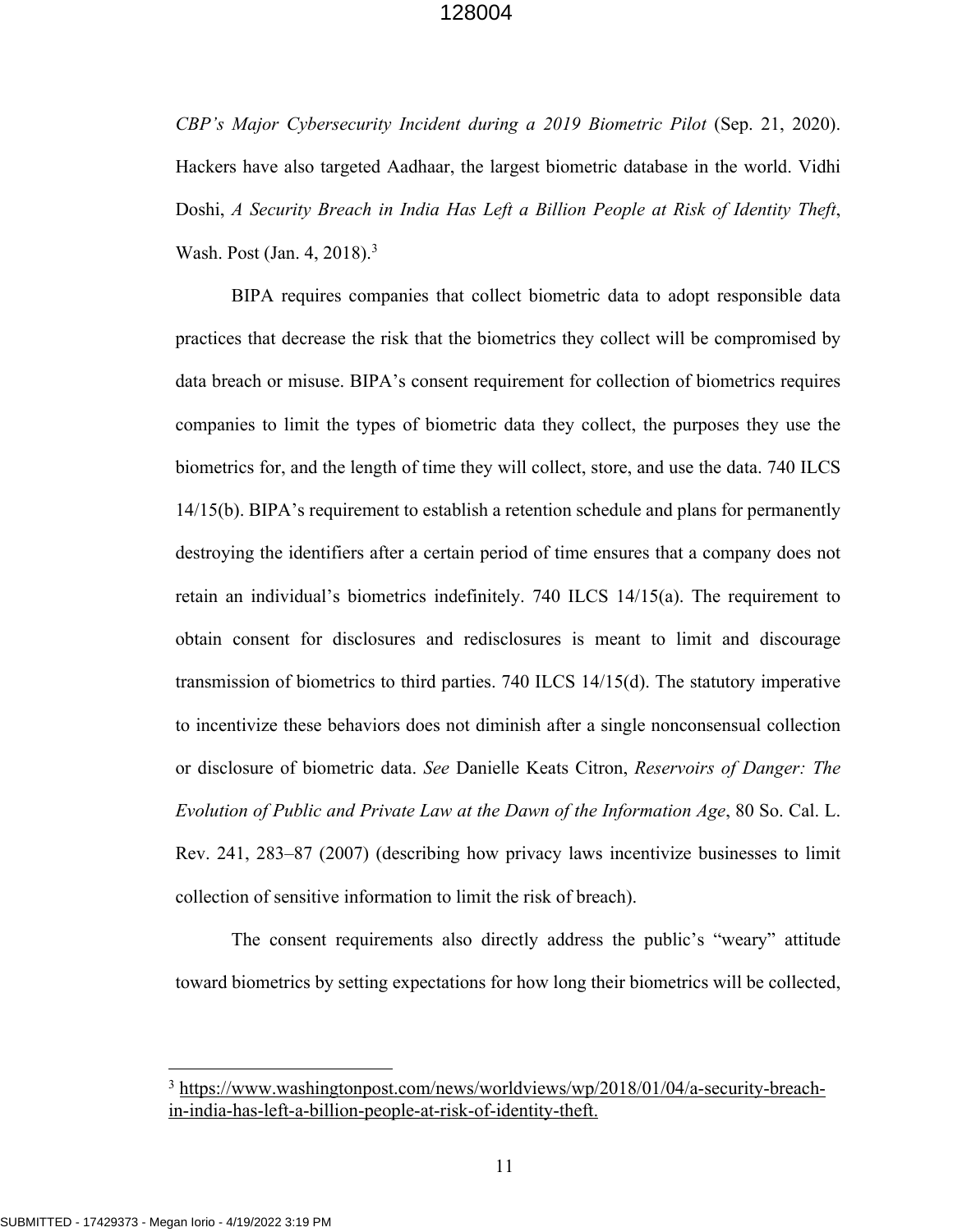stored, and used, and to whom they will be disclosed. The consent requirements are a direct application of fundamental privacy law principles—dating back to the 1970s—that help to "eliminate misunderstanding, mistrust, frustration, and seeming unfairness." U.S. Dep't of Health, Education and Welfare, *Records, Computers and the Rights of Citizens: Report of the Secretary's Advisory Committee on Automated Personal Data Systems XX-XXIII*, at 46 (1973). The need to engender trust between companies that collect biometric data and the individuals whose data they collect does not diminish after the first nonconsensual collection—if anything, it increases.

Finally, the biometric information collected on one scan is not necessarily the same as the information collected on subsequent scans, so each scan creates a new risk of compromise. Biometric matching works by first collecting a biometric identifier, called the template, which is enrolled in a database. Ted Dunstone & Neil Yager, *Biometric System and Data Analysis: Design, Evaluation, and Data Mining* (2009), at 28. Upon each scan, the program collects new biometric information and creates a new biometric identifier, which is then compared to the template in the database. *Id.* at 29. The new biometric identifier and the template do not have to be exact matches—they only have to be similar enough that the program deems them a match. *Id.* at 29, 30. The new biometric identifier can add additional information about a person's fingerprint, voiceprint, or faceprint that could make it easier to identify the individual in the future.

Because consent to the collection of biometric data must be limited in both time and purpose, consent to collection of biometric data is not a simple on/off switch; it is a continual process that ensures that regulated companies take the necessary steps to protect biometrics as they continue to collect, store, and use them. White Castle's arguments focus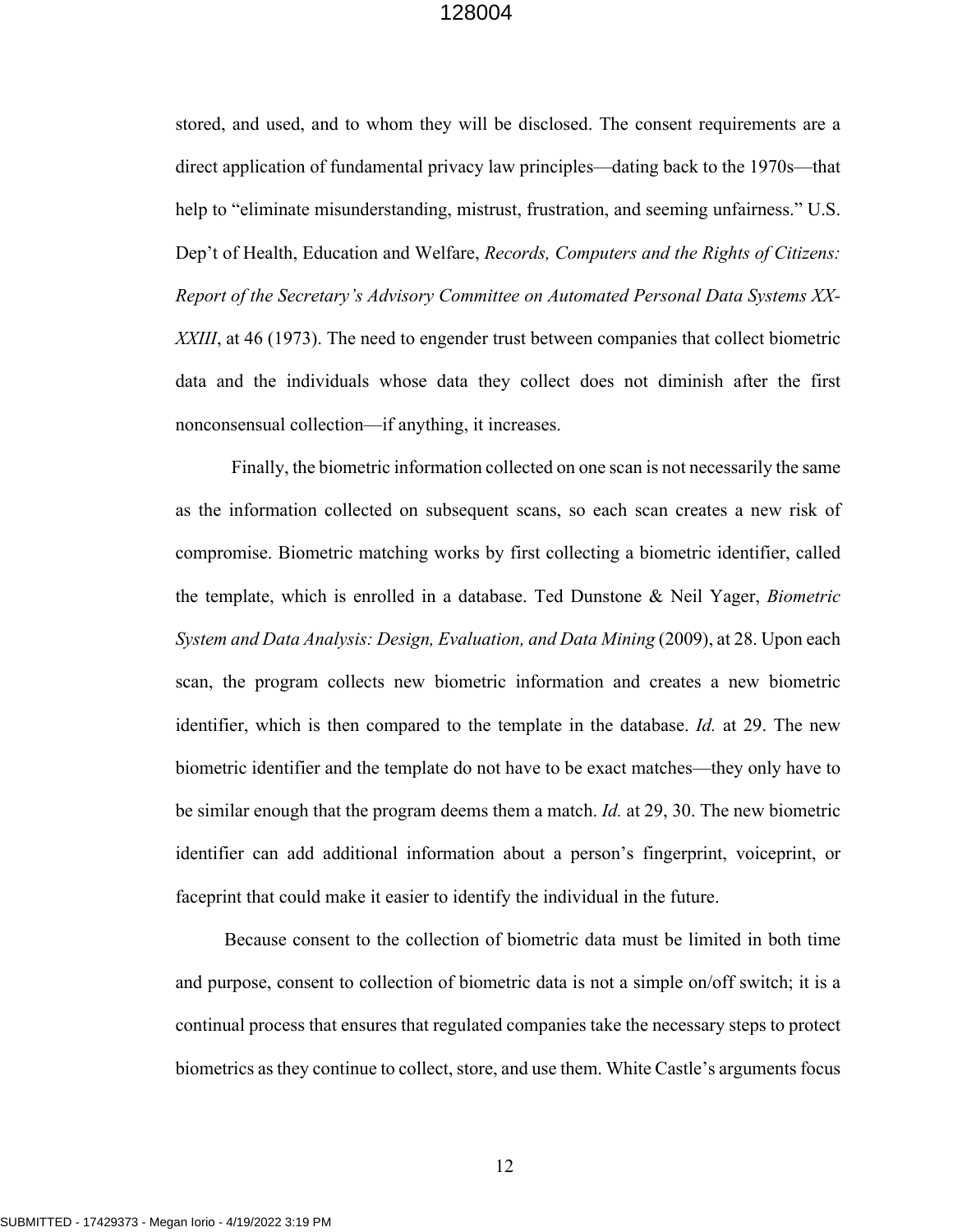on the "burden" of compliance with the regulatory scheme, but that is the law operating precisely as the Illinois General Assembly intended. And "whatever expenses a business might incur to meet the law's requirements are likely to be insignificant compared to the substantial and irreversible harm that could result if biometric identifiers and information are not properly safeguarded." *Rosenbach*, 2019 IL 123186, ¶ 37.

#### **B. White Castle's rule would undermine BIPA's remedial purpose and would benefit longtime and repeat offenders.**

A key part of BIPA's remedial structure is that companies face increasing liability if they fail to come into compliance with the statute's biometric privacy requirements. *Rosenbach*, 2019 IL 123186, ¶¶ 36–37. Potentially significant liability faced by noncompliant companies is a critical feature incentivizing compliance with the law. By complying with BIPA's requirements, companies can avoid this liability and protect biometric privacy by minimizing any risk that biometric data may be compromised.

White Castle ignores BIPA's text and *Rosenbach* to argue that an individual is only "aggrieved" the first time they "lose control" over their biometric data. Under this theory, a company that repeatedly violates BIPA's requirements over a number of years could only be sued for the first violation and couldn't be sued at all if the statute of limitations has run on that first violation. Not only does this rule lack support in the text or in caselaw, it would upend BIPA's core remedial role. Under White Castle's proposed standard, companies would be incentivized to hide early BIPA violations until after the statute of limitations has run, and then afterwards would have no incentive to comply with the law.

This would result in especially perverse outcomes where biometric collection can be hidden for long periods of time. Unlike fingerprint scans, which generally require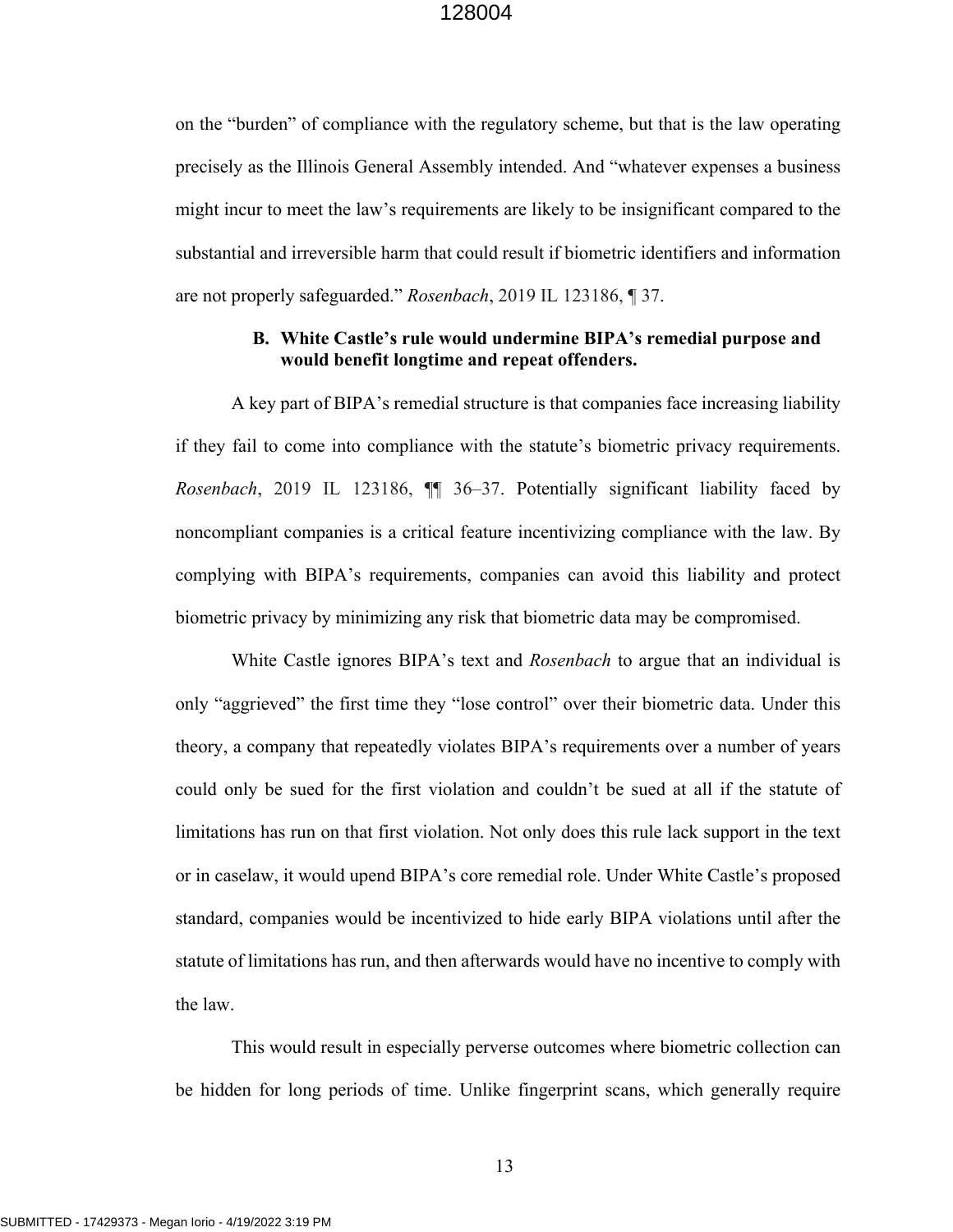contact with a scanner, faceprints and voiceprints can be collected without the knowledge of the individual. Hidden cameras and voice recorders can capture peoples' faces and voices clandestinely. Faceprints and voiceprints can also be collected from photos and voice recordings scraped from the internet or stored in archives. If claims only accrue the first time an individual's biometric is collected, companies that hide their initial noncompliance until the statute of limitations has passed would be allowed to compile massive biometric databases without legal consequence.

Some companies have already attempted to quietly build massive biometric databases that can identify nearly anyone in the world. One of the most notorious examples involves the company Clearview AI, which quietly engaged in abusive faceprint collection for years before a *New York Times* story informed the public. *See* Kashmir Hill, *The Secretive Company That Might End Privacy as We Know It*, N.Y. Times (Jan. 18, 2020). <sup>4</sup> Without any public scrutiny or consent, Clearview scraped billions of photos from social media sites, job sites, and other internet sources, knowingly violating websites' terms of service in the process. *Id.* It used these photos to generate faceprints for millions of people, which it then fed into a face-search engine that it sold to hundreds of law enforcement agencies and other companies. *Id.* In a recent financial presentation, Clearview stated its plan to have 100 billion facial photos so that "almost everyone in the world will be identifiable." Drew Harwell, *Facial Recognition Firm Clearview AI Tells Investors It's Seeking Massive Expansion Beyond Law Enforcement*, Wash. Post (Feb. 16,

<sup>4</sup> https://www.nytimes.com/2020/01/18/technology/clearview-privacy-facialrecognition.html.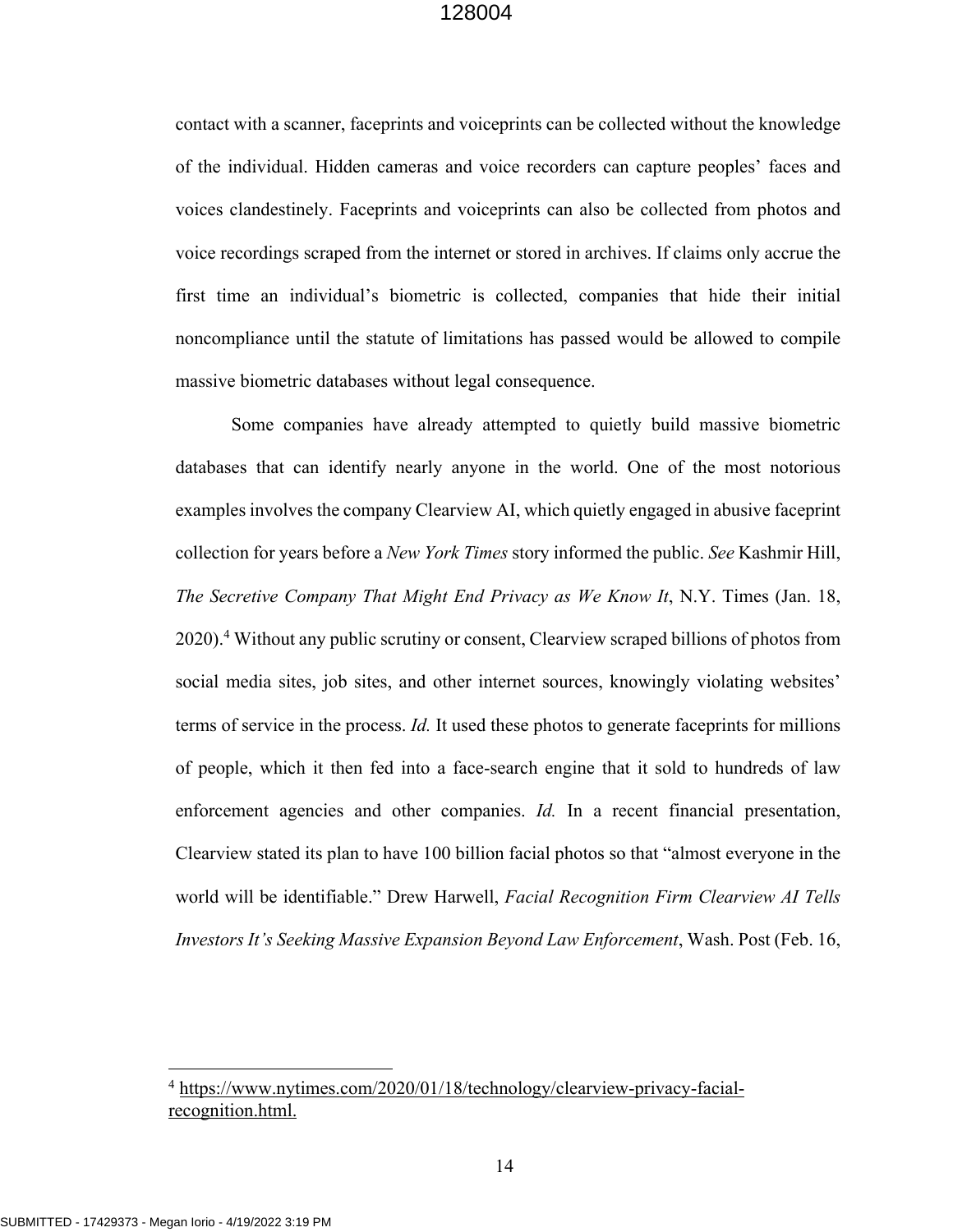$2022$ ).<sup>5</sup> It also explained its intent to expand to new contexts such as monitoring gig workers, despite originally claiming on its "Principles" page that it would only market to law enforcement. *Id.* Under White Castle's proposed rule on claim accrual, if a company secretly builds and markets such a database and waits out the statute of limitations on the first collection, as Clearview nearly did, then it could continue to use the software without legal consequence forever.

Similar issues with transparency and consent plague the voiceprint industry. Companies boast how much easier it is to collect voiceprints compared to other biometrics, noting that "You don't need to go anywhere or touch anything to verify your biometric authentication." Dan Hansen, *Voiceprint: A Security Game-Changer for Banks and Credit Unions of All Sizes*, BizTech Magazine (Nov. 5, 2018).6 Research shows that many 1-800 contact centers, for example, take voiceprints without consent. *See* Joseph Turow, *Hear That? It's Your Voice Being Taken for Profit.*, N.Y. Times (Sep. 12, 2021).7 Millions of people are installing companies' microphones in their homes in the form of devices such as Amazon's Echo, Google's Home, and Apple's HomePod. *See* Statista, *Installed Base of Smart Speakers in the United States from 2018 to 2022* (Mar. 2022),<sup>8</sup> Already, some of these devices have collected and transmitted users' conversations without knowledge or consent. *See, e.g.*, Tim De Chant, *After 75,000 Echo Arbitration* 

<sup>5</sup> https://www.washingtonpost.com/technology/2022/02/16/clearview-expansion-facialrecognition/.

<sup>6</sup> https://biztechmagazine.com/article/2018/11/voiceprint-security-game-changer-banksand-credit-unions-all-sizes.

<sup>7</sup> https://www.nytimes.com/2021/09/12/opinion/voice-surveillance-alexa.html.

<sup>8</sup> https://www.statista.com/statistics/967402/united-states-smart-speakers-in-households/.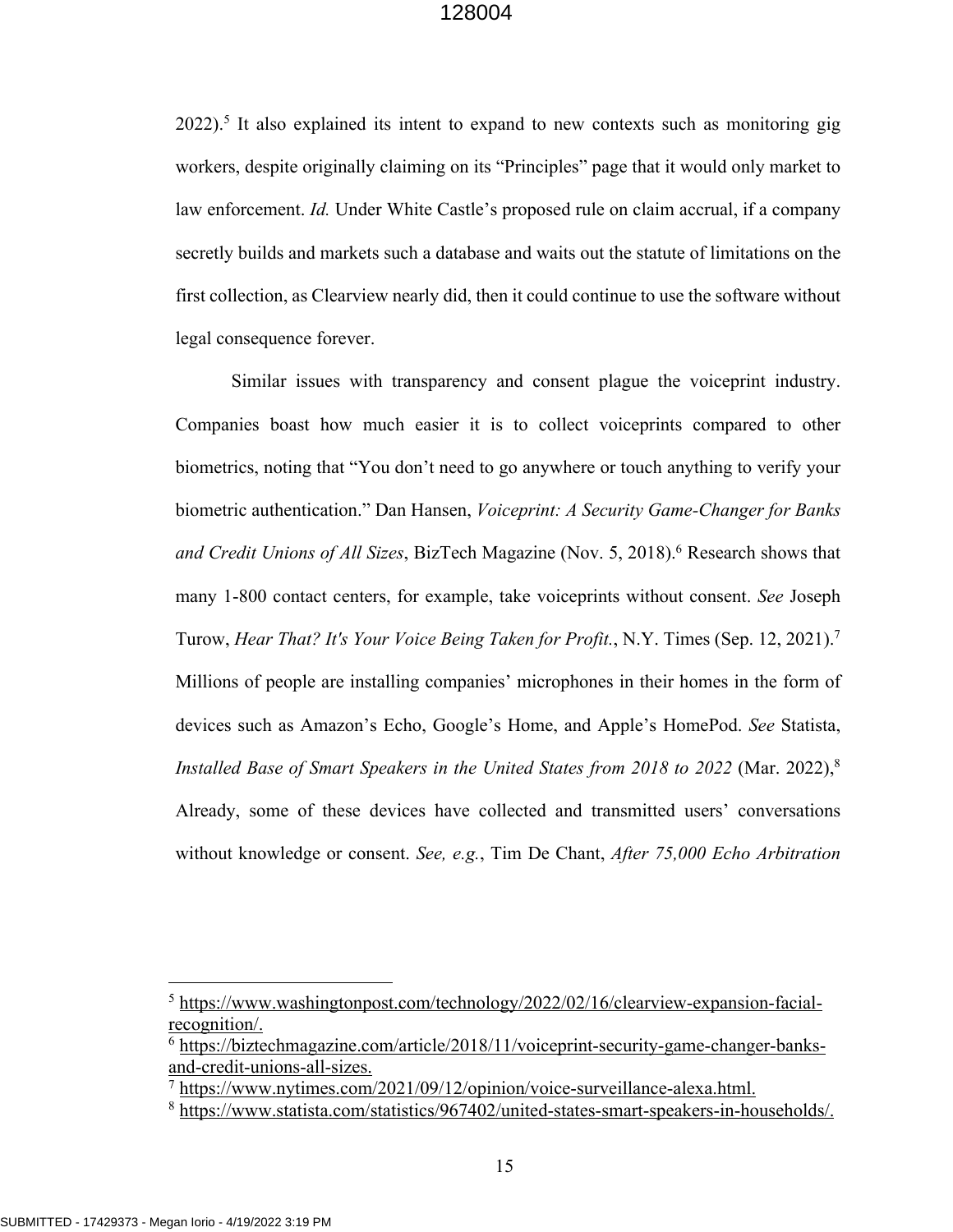*Demands, Amazon Now Lets You Sue It*, ArsTechnica (June 1, 2021); <sup>9</sup> Saumya Kalia, *Apple's Siri Was 'Accidentally' Recording Conversations Without People's Consent*, Swaddle (Feb. 14, 2022).<sup>10</sup> Lawsuits now allege that the companies derived biometric voiceprints from these conversations. *See, e.g.*, *Wilcosky v. Amazon*, 517 F.Supp.3d 751 (N.D. Ill. 2021); Compl., *Reid v. Amazon*, No. 21-cv-06010 (N.D. Ill. filed Nov. 9, 2021); Compl., *Zaluda v. Apple*, No. 2019-ch-11771 (Ill. Cir. Ct., filed Oct. 10, 2019). And when an internet-connected home device creates a voiceprint for a houseguest, they may not even know that the device exists or is recording them the first time they visit another person's home. Even toymakers have sent children's voice recordings to companies that create and sell voiceprints. *See* EPIC et al., Complaint and Request for Investigation, Injunction, and Other Relief (Dec. 16, 2016).<sup>11</sup>

Ruling that BIPA claims only accrue on the first instance of abuse would shield the most opaque and abusive companies like Clearview AI from liability. It is too easy for companies to clandestinely collect faceprints and voiceprints from secret devices or archives photos, videos, or audio files. If not for the *New York Times*'s reporting, the plaintiffs in the Clearview litigation would have never known of the company's alleged BIPA abuses. As biometrics continue to invade daily life, there are no guarantees that consumers will learn of violations in the first instance.

<sup>&</sup>lt;sup>9</sup> https://arstechnica.com/tech-policy/2021/06/after-75000-echo-arbitration-demandsamazon-now-lets-you-sue-it/.

<sup>&</sup>lt;sup>10</sup> https://theswaddle.com/apples-siri-was-accidentally-recording-conversations-withoutpeoples-consent/.

<sup>&</sup>lt;sup>11</sup> https://epic.org/wp-content/uploads/privacy/kidså/EPIC-IPR-FTC-Genesis-Complaint.pdf.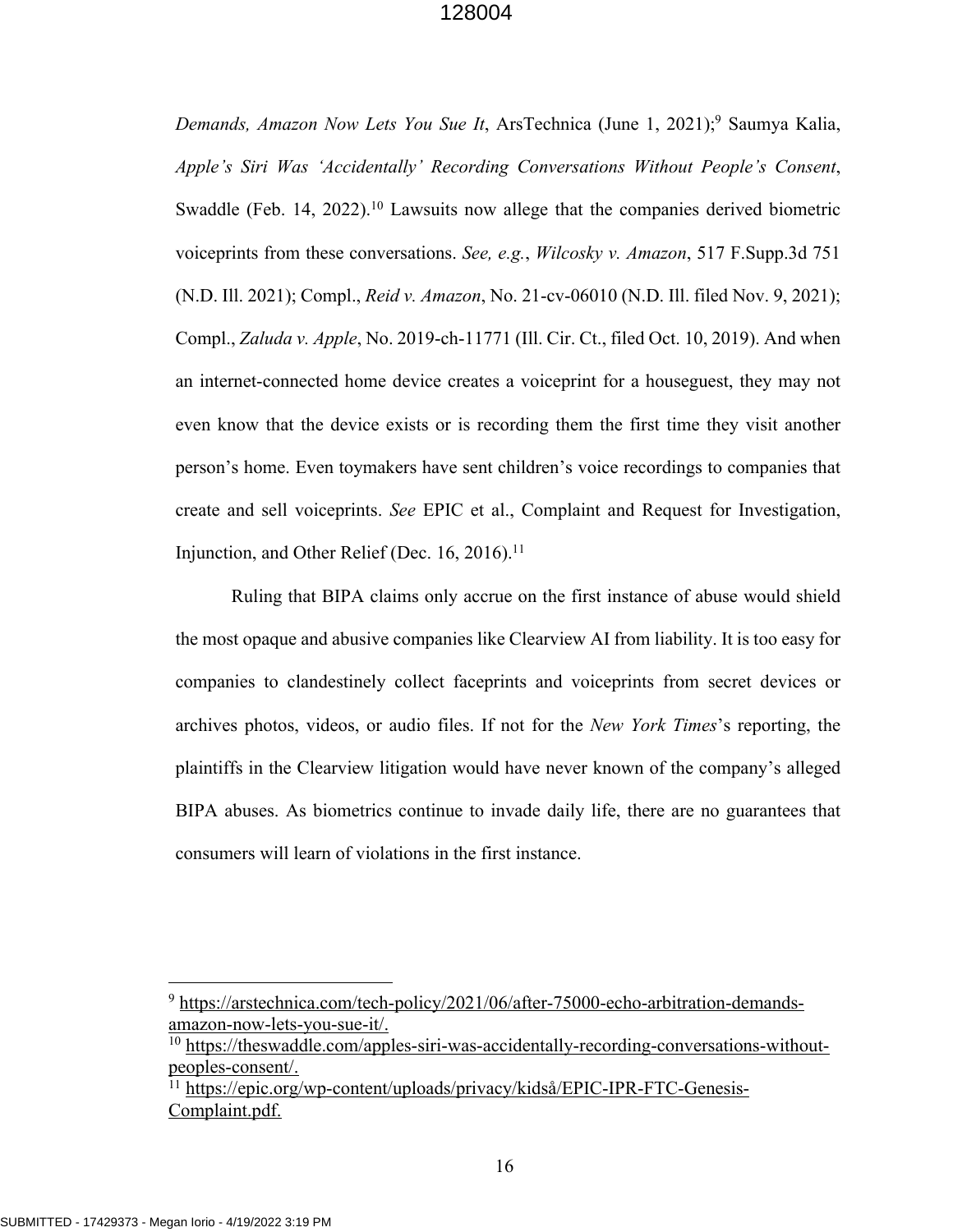White Castle's rule would also lead to absurd results by reducing the liability of repeat offenders and punishing them the same as (or less than) companies that failed to comply a single time. In effect, a company that violated BIPA only once within the statute of limitations and immediately deleted the data would be just as liable as a company that repeatedly violated BIPA within the same time period. Even worse, under this theory, individuals whose biometric data was collected without the proper informed consent before BIPA was enacted could never be "aggrieved" by a BIPA violation since they had already "lost control" of their biometric data before BIPA gave them a legal right that could be vindicated. The worst offenders, companies who flagrantly collect, store, use, and disclose biometric data without consent, would also evade liability so long as their first offense occurred outside the statute of limitations. These companies would be disincentivized to comply with BIPA because the clock has already run on any claims they could have faced. Longtime offenders would thus have no reason to adopt responsible data management practices to protect biometric data, to inform individuals that their data is being collected and disclosed, and to give people the opportunity to say "no"—the very reality BIPA was designed to prevent.

Under White Castle's rule, BIPA would essentially become a trivial penalty statute that would mostly punish companies who only recently began collecting biometric data or, paradoxically, companies who regularly comply with BIPA but had a one-time lapse because they recently changed their data practices without seeking new consent. For example, if a company failed to seek additional consent when the original time period in their retention or deletion policies had lapsed, started using biometric data for purposes beyond those initially outlined in the consent form, or disclosed data to entities omitted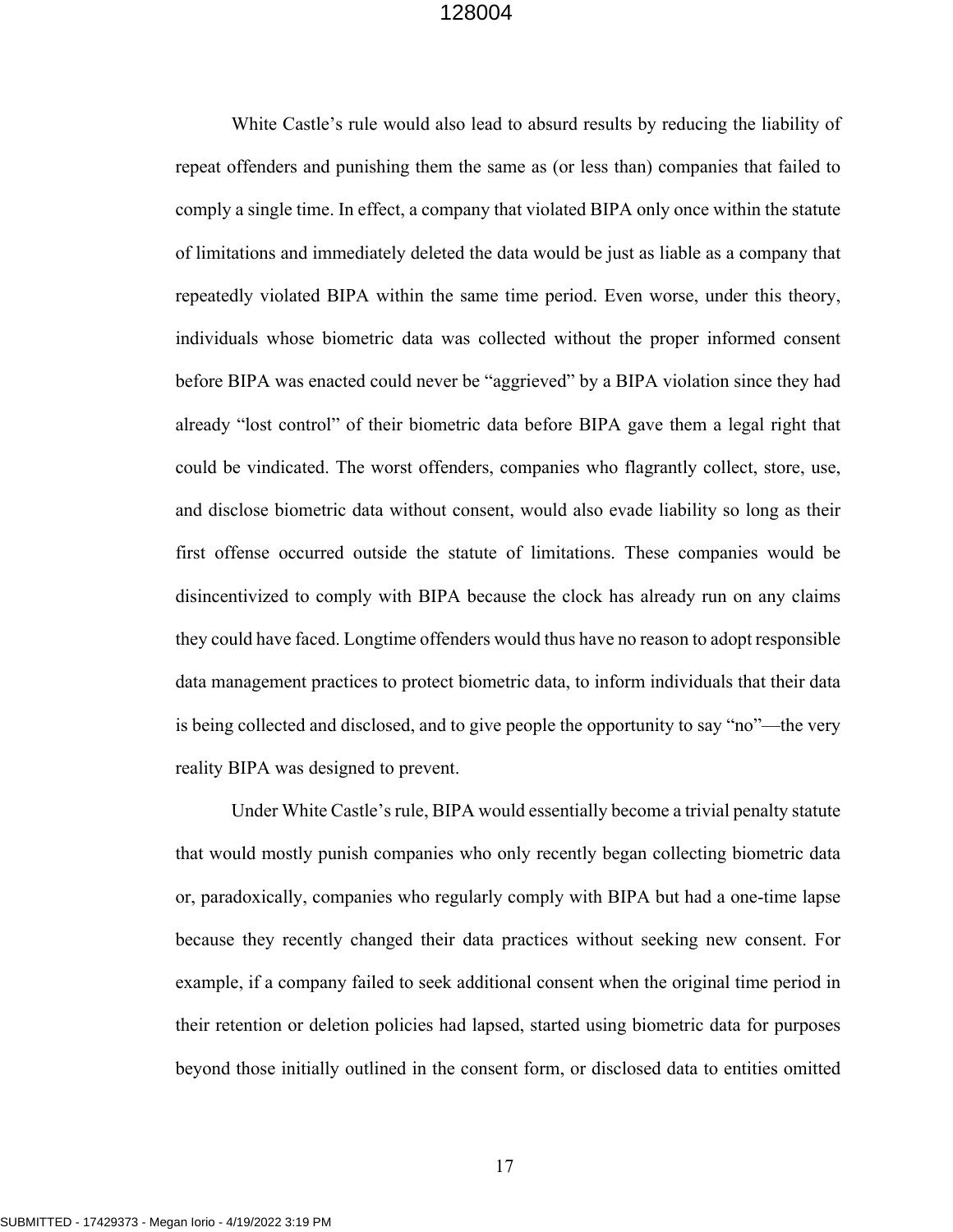from previous consent forms or policies, it would be on the hook to the same extent (or more) than longtime, flagrant offenders.

White Castle's rule could also disincentivize best practices for data management, such as data minimization. A growing use of biometrics is verifying that a person is who they say they are to set up an account online. Companies such as ID.me have entered this space to provide identity verification for various online services. The company collects two biometric identifiers: one from a person's government-issued ID, and one from the person's face in a real-time selfie photo or video. *See, e.g.,* ID.me, *IRS–How Do I Verify*  for the IRS with Self-Service? (2022).<sup>12</sup> If the two biometrics match, the company considers the identity to be verified, and account creation can continue. *Id*. After the company has successfully matched the two biometric identifiers, it could delete the biometrics until the person wants to verify their identity in another context. Doing so would greatly diminish the risk that the biometric identifier would be compromised. But a company that has collected biometric information without consent would have no incentive to delete that data because it has already violated the collection provision to the greatest extent it possibly can and would minimize the risk of further violation if it retains the biometric indefinitely.

By limiting legal injury to only the initial "loss of control," White Castle's proposed rule would undercut BIPA's remedial purpose by imposing uneven penalties on the companies that tried to comply with the law and flagrantly noncompliant offenders. This absurd result suggests that BIPA claims would only be actionable if a company

<sup>12</sup> https://help.id.me/hc/en-us/articles/4402761436823-IRS-How-do-I-verify-for-the-IRSwith-self-service-.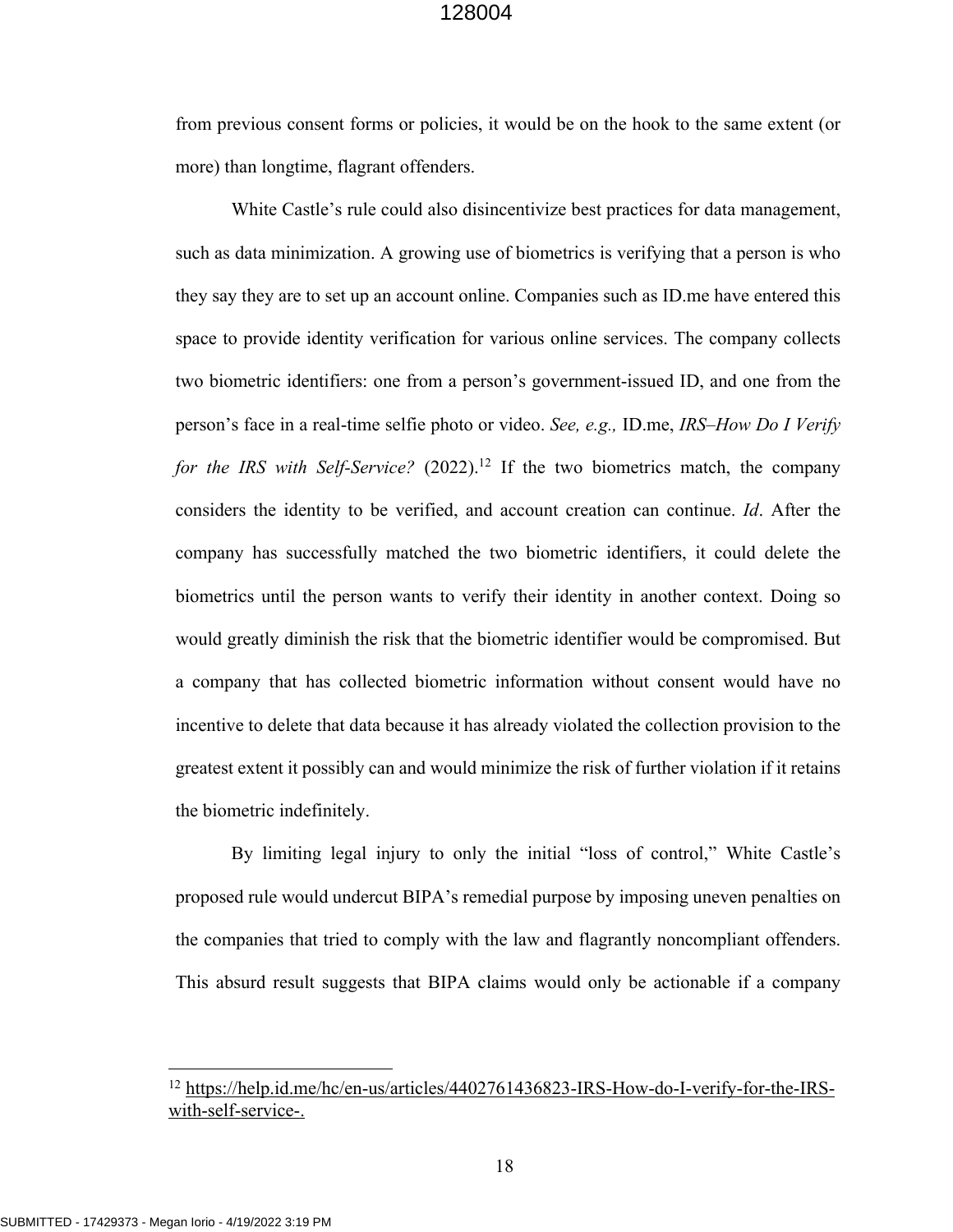violated the law for the first time at just the right moment. By narrowing the window of viable BIPA claims so severely, White Castle would successfully evade liability in the instant case while ensuring that other companies, including those who historically and systematically violate the law, may do so as well. That cannot be what the Illinois General Assembly meant when it enacted BIPA.

\* \* \*

For the foregoing reasons, this Court should strictly interpret BIPA to define an "aggrieved party" as anyone whose biometric information is collected in violation of the statute. "Collection" is the threshold safeguard in a privacy law. If that provision is not enforced, the statute's subsequent provisions are of little consequence.

#### **CONCLUSION**

EPIC respectfully requests that this Court rule that BIPA section 15(b) and 15(d) claims accrue each time a private entity scans a person's biometric identifier and each time a private entity transmits such a scan to a third party, respectively.

April 8, 2022 Respectfully submitted,

/s/ Megan Iorio

Megan Iorio (*pro hac vice*) Sara Geoghegan ELECTRONIC PRIVACY INFORMATION **CENTER** 1519 New Hampshire Ave. NW Washington, D.C. 20036 (202) 483-1140 iorio@epic.org geoghegan@epic.org *Counsel for Amicus Curiae*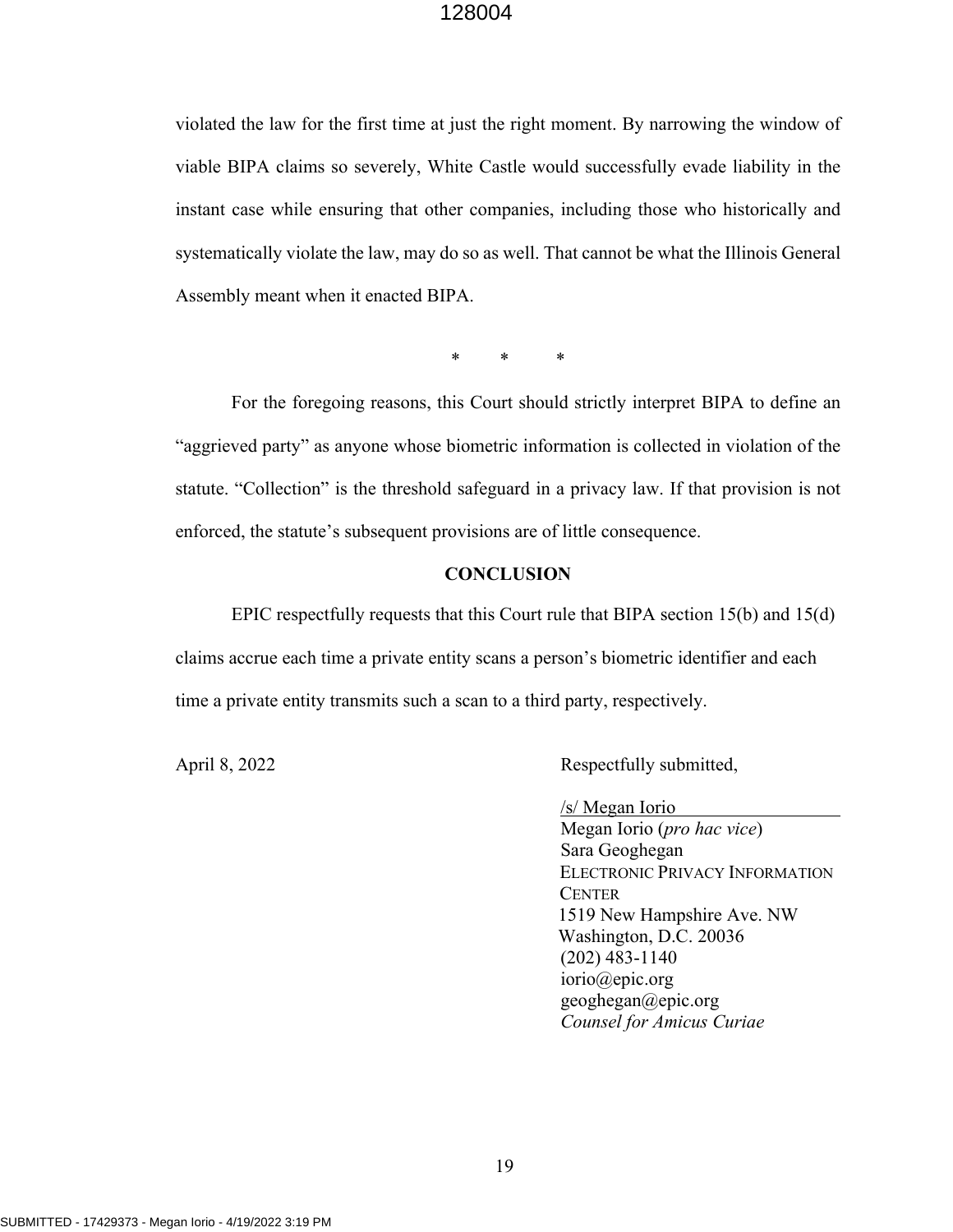## **RULE 341(c) CERTIFICATE OF COMPLIANCE**

I certify that this brief conforms to the requirements of Rules 341(a) and (b). The length of this brief, excluding the pages or words contained in the Rule 341(d) cover, the Rule 341(h)(1) table of contents and statement of points and authorities, the Rule 341(c) certificate of compliance, the certificate of service, and those matters to be appended to the brief under Rule 342(a), is 19 pages.

Dated: April 8, 2022 /s/ Megan Iorio

Megan Iorio